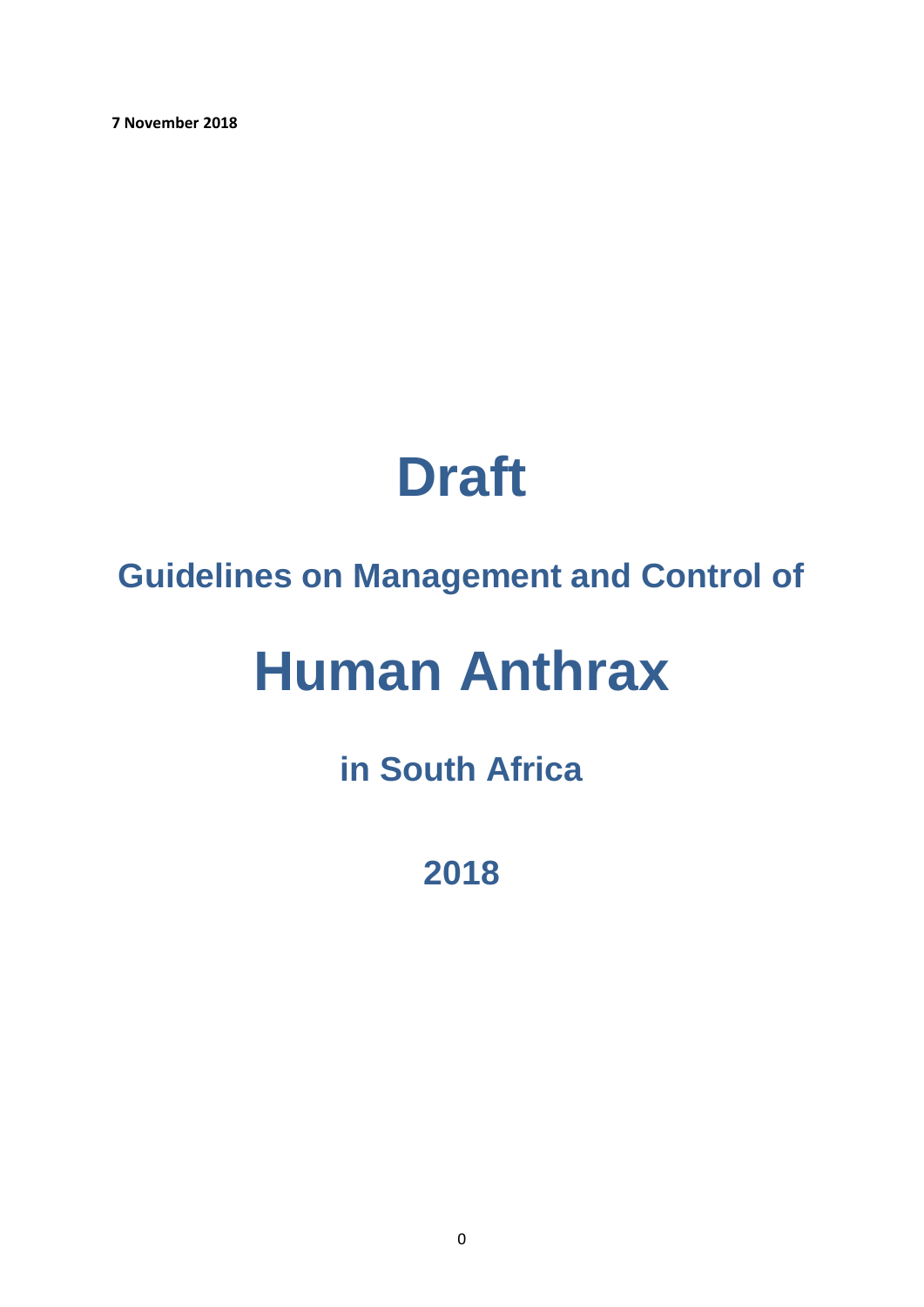| <b>TABLE OF CONTENTS</b> |  |
|--------------------------|--|
|--------------------------|--|

| 1. |     |       |                                                                         |  |
|----|-----|-------|-------------------------------------------------------------------------|--|
| 2. |     |       |                                                                         |  |
|    | 2.1 |       |                                                                         |  |
|    | 2.2 |       |                                                                         |  |
|    |     | 2.2.1 |                                                                         |  |
|    |     |       |                                                                         |  |
| 3. |     |       |                                                                         |  |
|    | 3.1 |       |                                                                         |  |
|    | 3.2 |       |                                                                         |  |
|    | 3.3 |       |                                                                         |  |
|    | 3.4 |       |                                                                         |  |
|    |     | 3.4.1 |                                                                         |  |
|    |     | 3.4.2 |                                                                         |  |
|    |     | 3.4.3 |                                                                         |  |
|    |     | 3.4.4 |                                                                         |  |
|    |     | 3.4.5 |                                                                         |  |
|    |     | 3.4.6 |                                                                         |  |
| 4. |     |       |                                                                         |  |
|    | 4.1 |       |                                                                         |  |
|    | 4.2 |       |                                                                         |  |
|    | 4.3 |       | COLLECTION AND TRANSPORT OF SPECIMENS FOR LABORATORY DIAGNOSIS  14      |  |
|    | 4.4 |       |                                                                         |  |
|    |     | 4.4.1 |                                                                         |  |
|    |     | 4.4.2 | Surveillance plan for anthrax in humans following an outbreak and post- |  |
|    |     |       |                                                                         |  |
|    | 4.5 |       |                                                                         |  |
| 5. |     |       |                                                                         |  |
|    | 5.1 |       |                                                                         |  |
|    | 5.2 |       | SEVERE CUTANEOUS, INHALATIONAL AND GASTROINTESTINAL CASES  18           |  |
|    | 5.3 |       |                                                                         |  |
|    | 5.4 |       |                                                                         |  |
|    | 5.5 |       |                                                                         |  |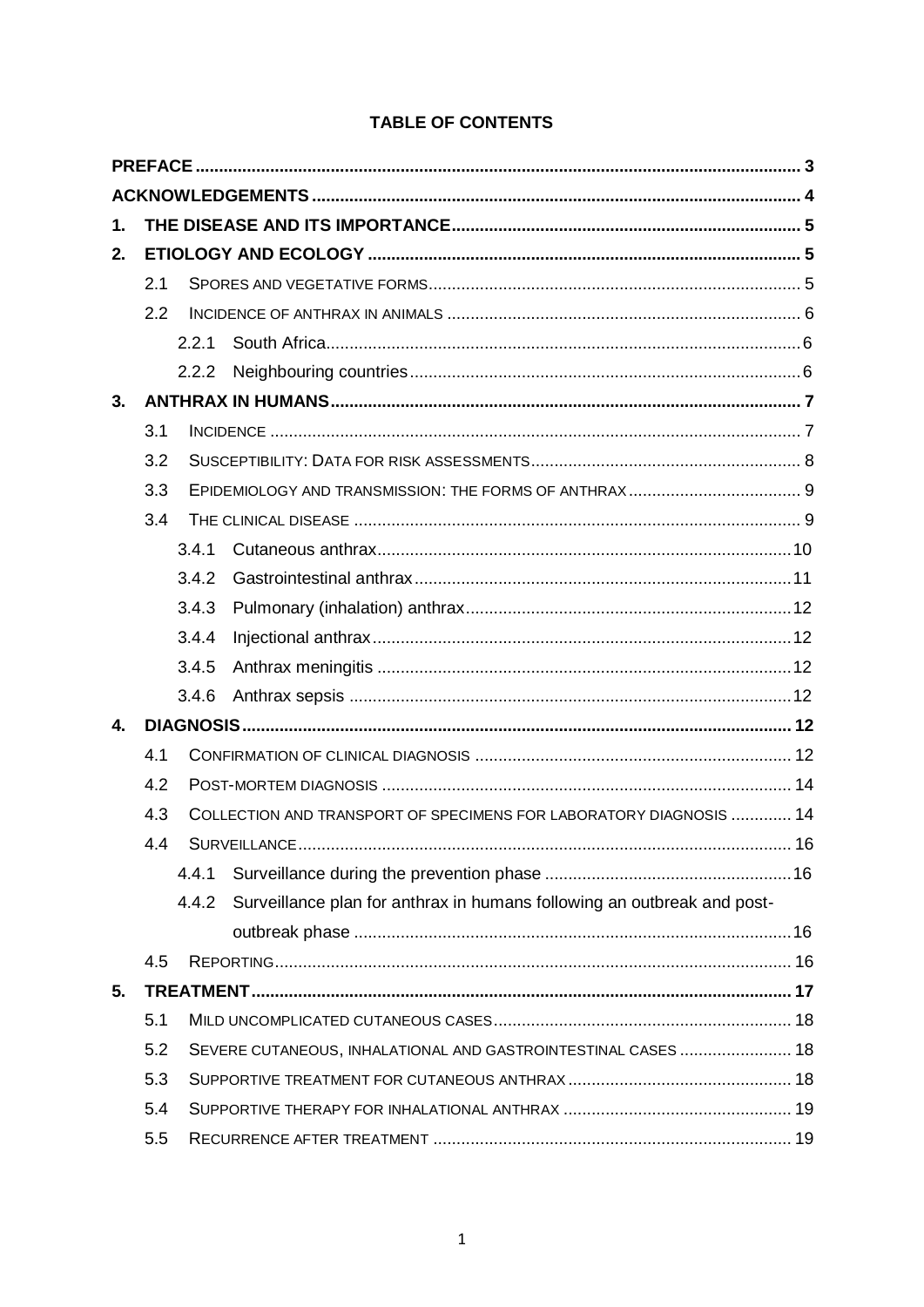| 6.               |     |       |                                                                        |  |
|------------------|-----|-------|------------------------------------------------------------------------|--|
|                  | 6.1 |       | RESPONSE TO SUSPECTED INTENTIONAL EXPOSURE TO ANTHRAX: BIOTERRORISM 21 |  |
|                  |     | 6.1.1 |                                                                        |  |
|                  |     | 6.1.2 | Management of 'white powder incidents' or other suspected anthrax      |  |
|                  |     |       |                                                                        |  |
|                  |     |       |                                                                        |  |
|                  |     |       |                                                                        |  |
|                  |     |       |                                                                        |  |
|                  |     |       |                                                                        |  |
|                  |     |       |                                                                        |  |
|                  | 6.2 |       |                                                                        |  |
|                  | 6.3 |       |                                                                        |  |
|                  |     |       |                                                                        |  |
|                  |     | 6.3.2 |                                                                        |  |
| $\overline{7}$ . |     |       |                                                                        |  |
| 8.               |     |       |                                                                        |  |
|                  |     |       |                                                                        |  |
|                  |     |       |                                                                        |  |
|                  |     |       |                                                                        |  |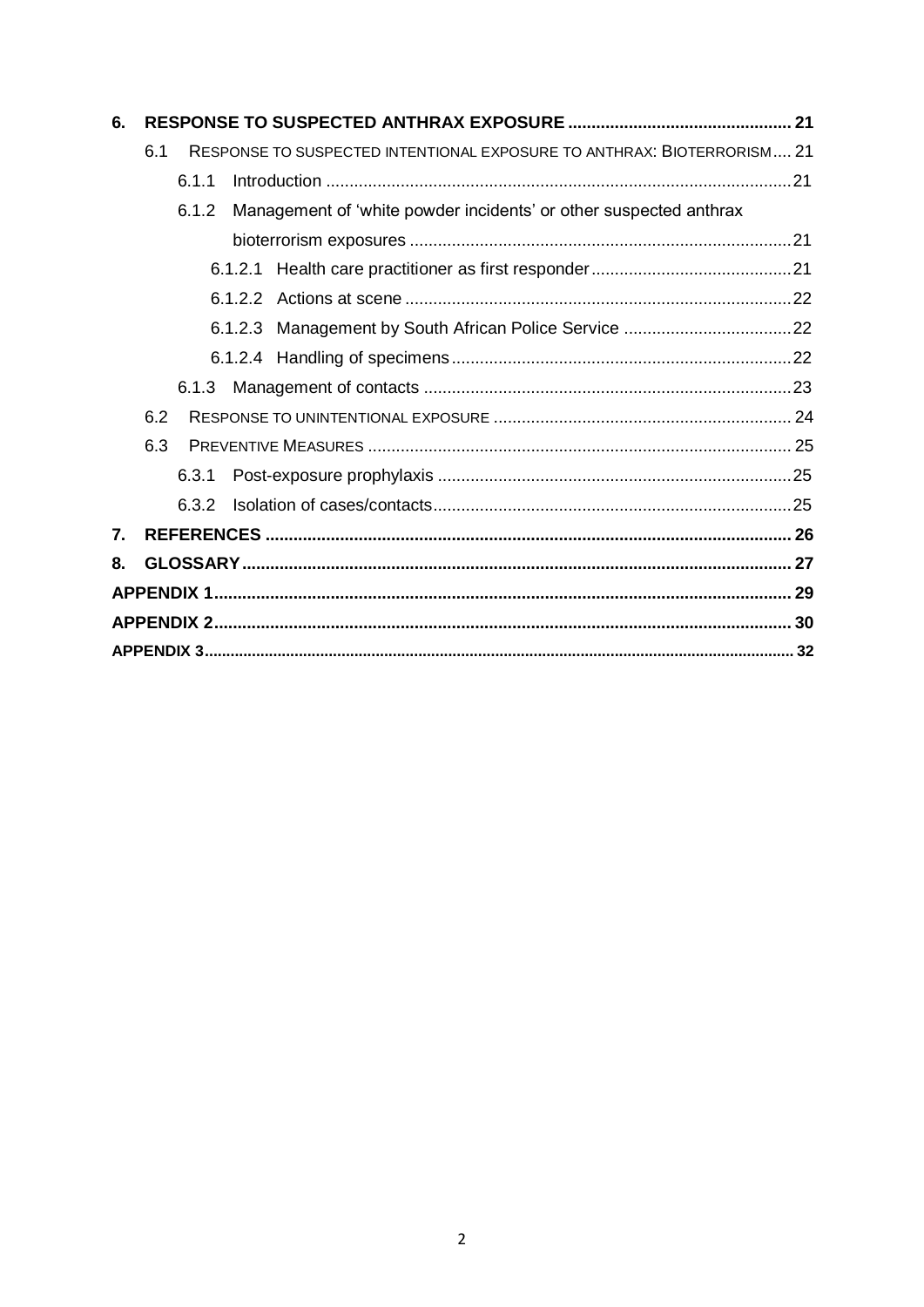#### **PREFACE**

<span id="page-3-0"></span>Anthrax is primarily a disease of wildlife and farm animals. In South Africa, anthrax is endemic to certain areas such as the Kruger National Park and parts of the Northern Cape Province. Sporadic anthrax outbreaks occur within these areas among animals. The few human anthrax cases that have occurred in the country have all been infections acquired through handling or eating infected meat.

Following the postal anthrax attacks in the United States of America (USA) in 2001, there was a spate of anthrax hoaxes ('white powder' incidents) in South Africa. While these 'white powder' incidents still occur sporadically, there has never been a true anthrax bioterrorism incident in the country.

Prevention and control of epidemic-prone communicable diseases, such as anthrax, remains a priority in South Africa. Therefore, epidemic preparedness through vigilance, strong coordination and rapid response mechanisms are critical.

The Department of Health has developed the Guidelines on Management and Control of Human Anthrax in South Africa to ensure a systematic approach when dealing with human anthrax. I trust that the information will enlighten all health care workers and other stakeholders, to strengthen management and control of human anthrax in South Africa.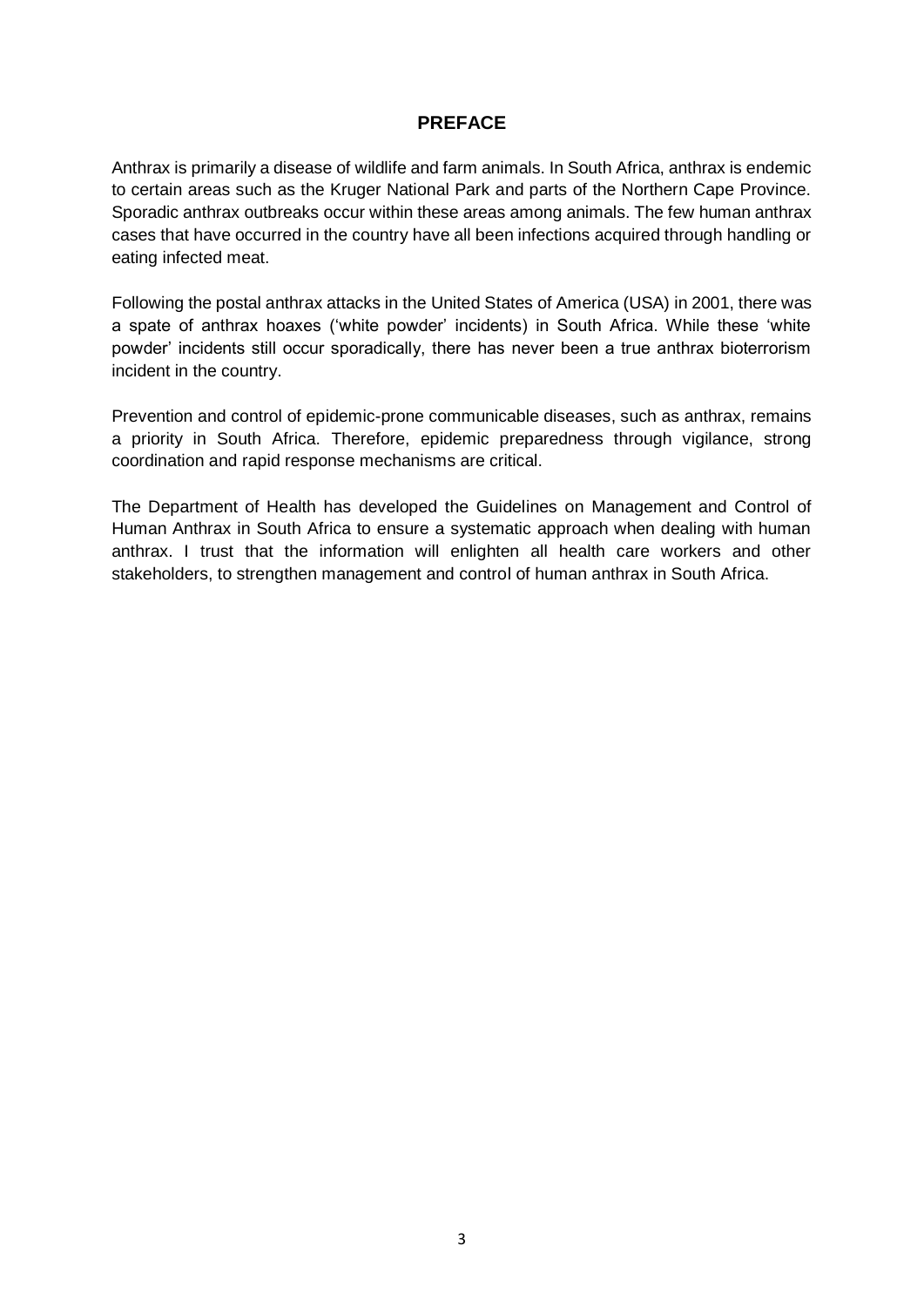#### **ACKNOWLEDGEMENTS**

<span id="page-4-0"></span>The Department of Health emphasizes the importance of multidisciplinary and multisectoral collaboration, particularly in policy development and implementation of strategies for controlling communicable diseases. The Guidelines on Management and Control of Human Anthrax in South Africa was developed by the Department of Health in collaboration with several stakeholders.

On behalf of the Department I would also like to thank members of the working group that developed this document. The working group was represented by members from the following organizations:

- National Department of Health
- Department of Agriculture, Forestry and Fisheries (DAFF)
- South African National Defence Force (SANDF)
- World Health Organization (WHO)
- National Institute for Communicable Diseases (NICD)
- South African Regional Global Disease Detection (SARGDD)

I would like to thank provinces, academic institutions, and researchers for their continued valuable contribution. I am confident that all health care providers both within and outside the Department of Health will find this document useful, as they strive to strengthen epidemic preparedness and response in the country.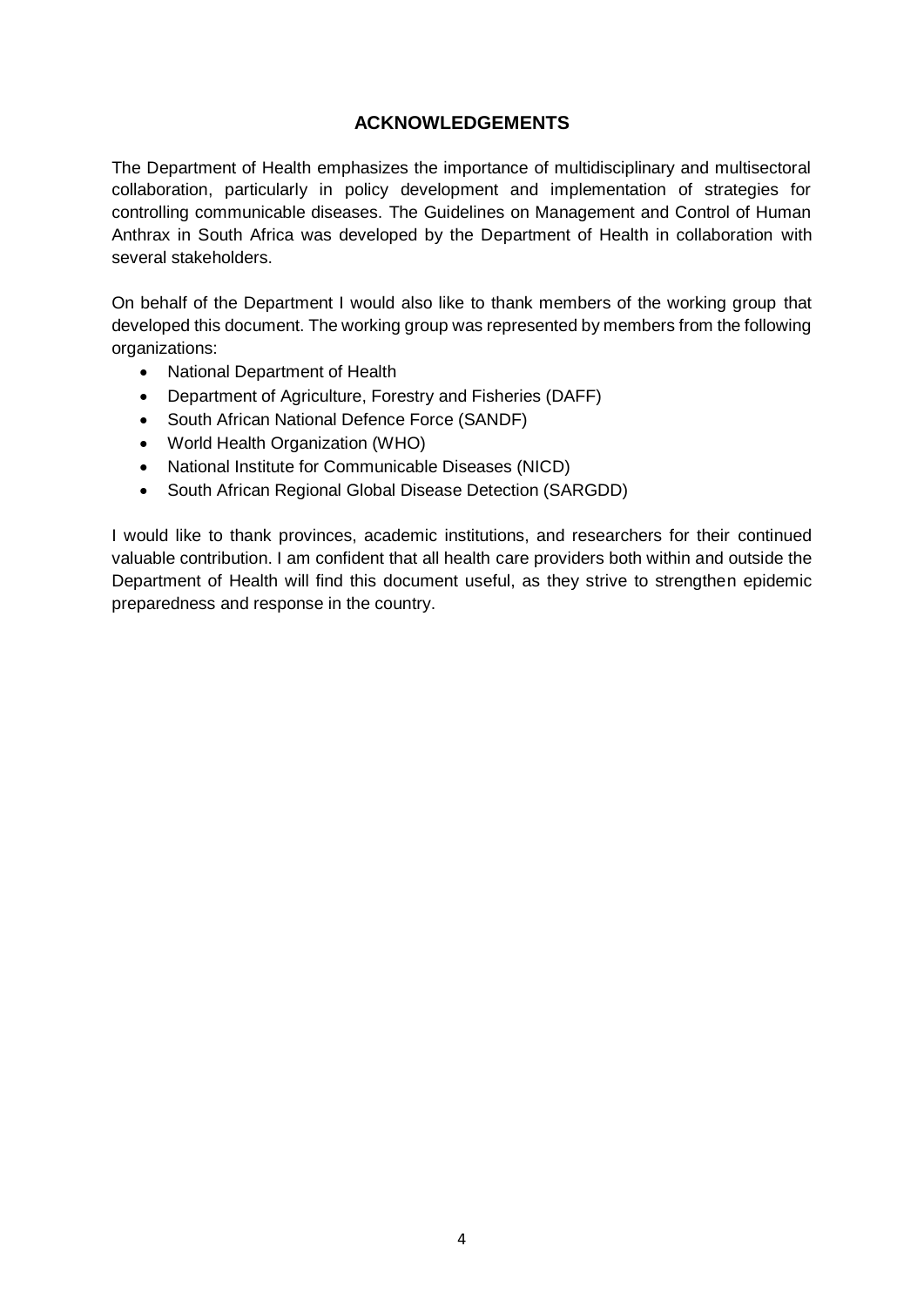#### <span id="page-5-0"></span>**1. THE DISEASE AND ITS IMPORTANCE**

Anthrax is primarily a disease of wildlife and farm animals (herbivores), although all mammals are susceptible. From earliest historical records until the development of an effective veterinary vaccine mid-way through the past century, together with the subsequent advent of antibiotics, the disease was one of the foremost causes of uncontrolled mortality in cattle, sheep, goats, horses and pigs worldwide. Humans almost invariably contract anthrax directly or indirectly from animals. The World Organisation for Animal Health (OIE) reports show that the disease is still enzootic in most countries of Africa.

Throughout sub-Saharan Africa, anthrax is endemic to certain areas. Within these endemic areas, sporadic anthrax epidemics occur. This situation has remained unchanged for decades and is set to remain this way for the foreseeable future. Within South Africa, this holds true for the Kruger National Park and areas of the Northern Cape Province, such as the Frances Baardt District, but more specifically Schmidtsdrift, Campbell and some parts of the Richtersveld.

Anthrax is considered a Tier 1 security-sensitive biological agent and has been used in acts of bioterrorism. While about 30 disease-causing pathogens have biowarfare/bioterrorism potential, there are some that are particularly suited for this role, including anthrax, smallpox, brucellosis, botulism, tularemia, plague, and certain haemorrhagic fever viruses. There are two main bioterrorism scenarios: first, the use of recognised, 'weaponised' biowarfare agents, such as anthrax; second, the use of common pathogens as weapons, e.g. *Salmonella* or *Shigella* species. Following the postal anthrax attacks in the USA in 2001, there was a spate of anthrax hoaxes in South Africa. While these 'white powder' incidents still occur sporadically, there has never been a true anthrax bioterrorism incident in South Africa. The few human anthrax cases that have occurred in the region have all been natural infections from handling or eating infected animals.

#### <span id="page-5-1"></span>**2. ETIOLOGY AND ECOLOGY**

Anthrax is a bacterial zoonotic disease caused by the spore-forming *Bacillus anthracis*, a Gram-positive, rod-shaped bacterium.

#### <span id="page-5-2"></span>**2.1 Spores and vegetative forms**

When conditions are not conducive to growth and multiplication of the anthrax bacilli, they tend to form spores. Sporulation requires the presence of free oxygen; within the anaerobic environment of the infected host, the organism is in the vegetative form. The vegetative forms of *B. anthracis* grow and multiply readily on or in normal laboratory nutrient agars or broths. However, they are more 'fragile' than the vegetative forms of other *Bacillus* species, dying more spontaneously in simple environments such as water or milk, and more dependent on sporulation for species survival. The spore forms are markedly resistant to biological extremes of heat, cold, pH, desiccation, chemicals (and thus to disinfection), irradiation and other such adverse conditions. Therefore, the spore forms are the predominant phase in the environment and it is very largely through the uptake of spores that anthrax is contracted. Within the infected host the spores germinate to produce the vegetative forms which multiply, eventually killing the host. A proportion of the bacilli released by the dying or dead animal into the environment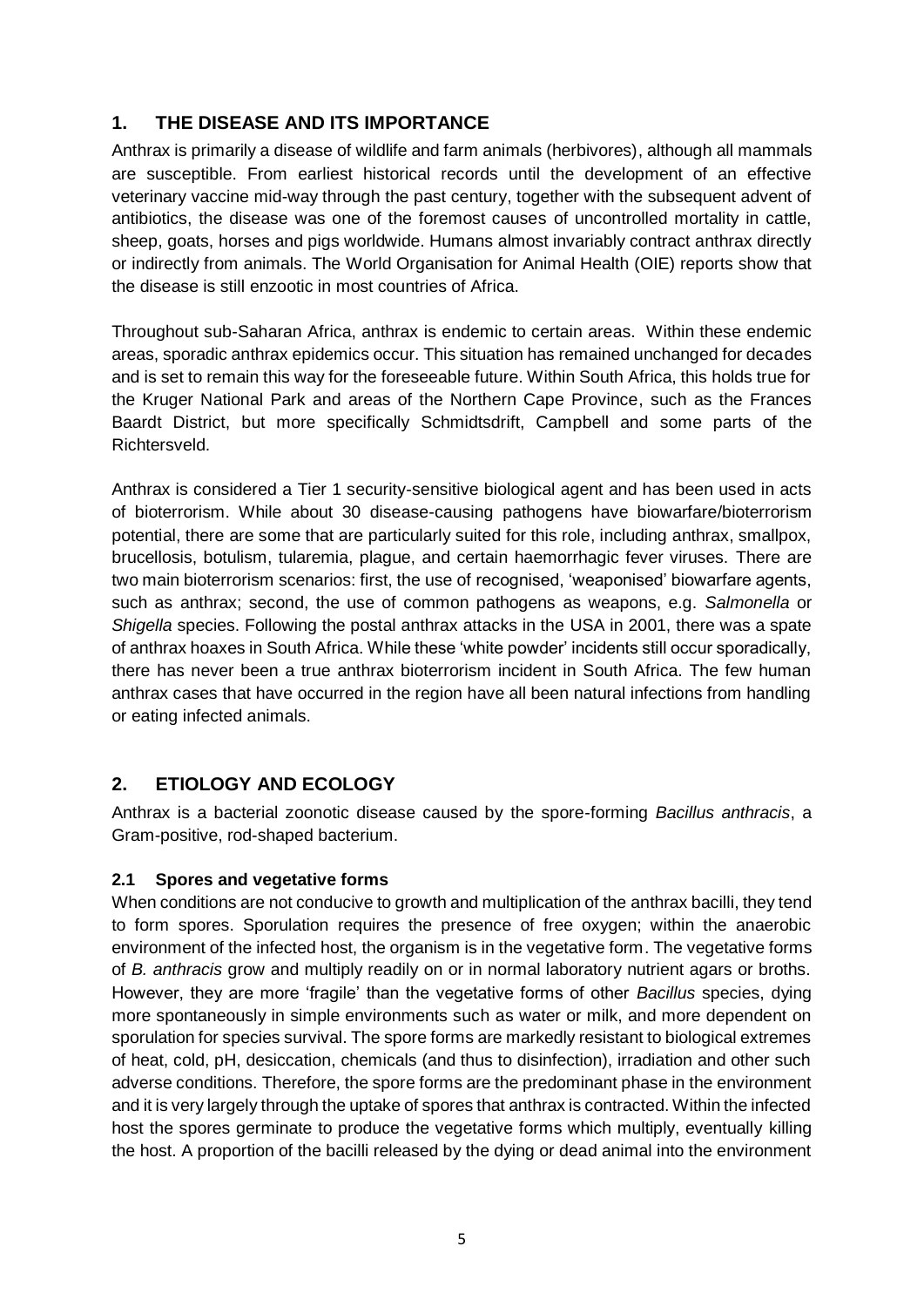(usually soil under the carcass) sporulate, ready to be taken up by another animal. This cycle of infection is illustrated in Figure 1.



**Figure 1.** Cycle of infection in anthrax (Source: modified from WHO, 2008).

The spore is central to the cycle, although infection can also be acquired through uptake of the vegetative forms when, for example, humans or carnivores eat meat from an animal that died of anthrax. Human infections generally occur after direct contact with tissues of diseased animals or their products, such as handling of hair and wool. Inhalational anthrax was previously mainly an occupational disease in workers handling animal products (e.g. 'woolsorter's disease') and has disappeared from industrialised countries. A new form of anthrax has recently emerged in Europe, when heroin contaminated with spores is injected by drug users, causing severe cutaneous and soft tissue infection.

#### <span id="page-6-0"></span>**2.2 Incidence of anthrax in animals**

#### <span id="page-6-1"></span>**2.2.1 South Africa**

In South Africa, animal outbreaks are reported yearly due to the continued occurrence within the anthrax endemic areas of the country (Table 1).

#### <span id="page-6-2"></span>**2.2.2 Neighbouring countries**

Good control programmes have been established in Botswana, Zimbabwe and Zambia, but sporadic outbreaks in domestic and wild animals occur in all South Africa's neighbouring states, as reported to the OIE. Swaziland has reported no anthrax outbreaks to the OIE for the period 2005 to 2017.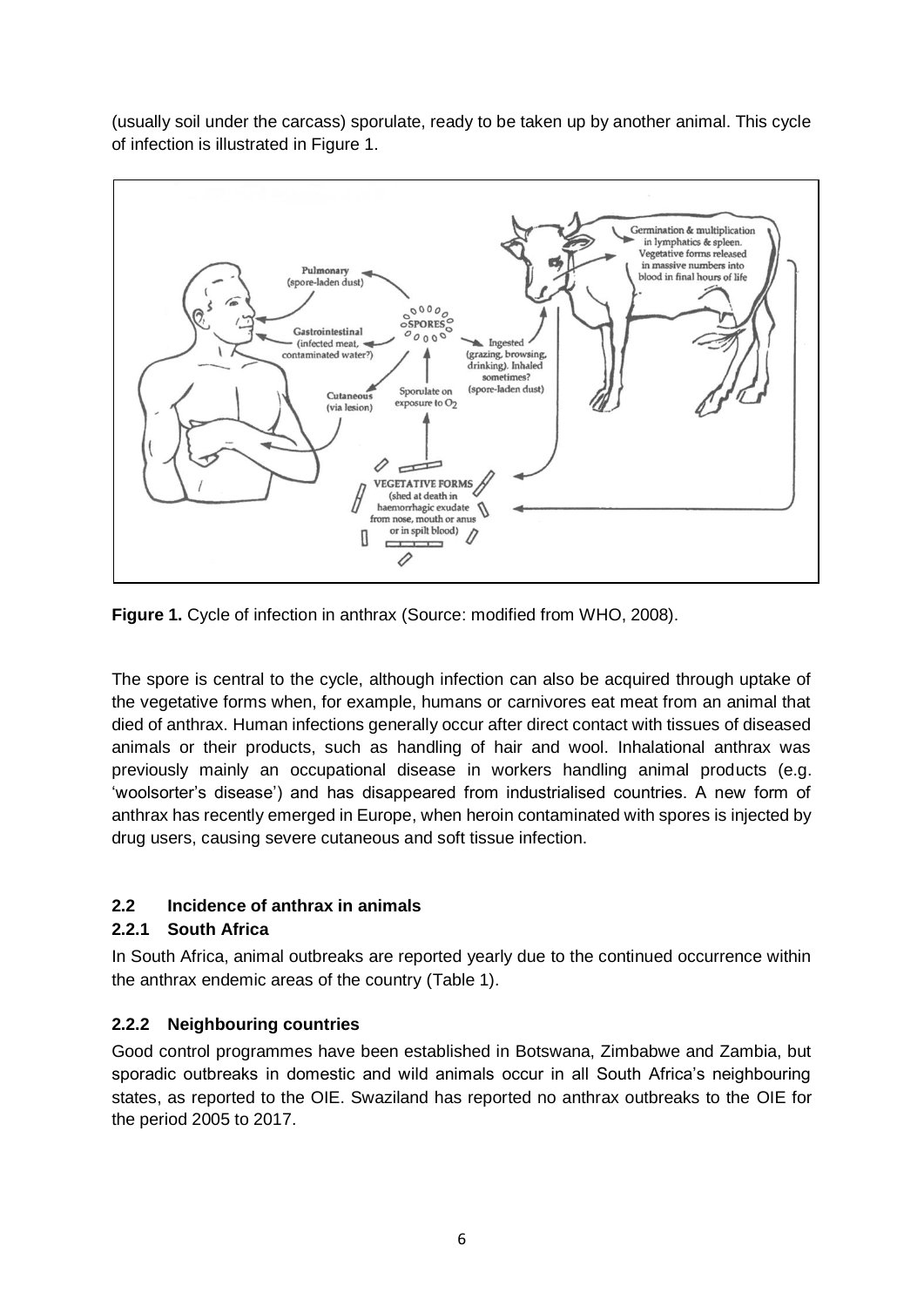| <b>Province or</b>                    | Total Number of Reported Anthrax Outbreaks in Animals within South Africa<br>(Animal Species affected) |                   |                             |            |           |                             |                     |                        |            |           |           |
|---------------------------------------|--------------------------------------------------------------------------------------------------------|-------------------|-----------------------------|------------|-----------|-----------------------------|---------------------|------------------------|------------|-----------|-----------|
| area                                  | 2007                                                                                                   | 2008              | 2009                        | 2010       | 2011      | 2012                        | 2013                | 2014                   | 2015       | 2016      | 2017      |
| <b>Eastern Cape</b>                   |                                                                                                        |                   |                             |            |           |                             |                     |                        |            |           |           |
| <b>Free State</b>                     |                                                                                                        |                   |                             | 1<br>(W)   |           |                             | 1<br>(B)            |                        |            |           |           |
| Gauteng                               |                                                                                                        |                   |                             |            |           |                             |                     |                        |            |           |           |
| KwaZulu-<br><b>Natal</b>              | $\overline{c}$<br>(B)                                                                                  |                   |                             |            |           |                             |                     |                        |            |           |           |
| Limpopo                               |                                                                                                        |                   |                             |            |           |                             |                     |                        |            |           |           |
| Mpumalanga                            |                                                                                                        | 1<br>(B)          |                             | 1<br>(W)   |           | $\mathbf{1}$<br>(W)         | $\mathbf{1}$<br>(B) |                        |            |           |           |
| <b>North West</b>                     | $\overline{c}$<br>(B)                                                                                  |                   |                             |            |           |                             |                     |                        |            |           |           |
| <b>Northern</b><br>Cape               | 6<br>(B,<br>Cm<br>Cp, E,<br>W)                                                                         | 5<br>(B, O,<br>W) | $\overline{7}$<br>(B,<br>W) |            | 1<br>(W)  | $\overline{2}$<br>(B,<br>W) | 1<br>(Cp)           | $\overline{2}$<br>(Cp) | 2<br>(W)   |           |           |
| Western<br>Cape                       | 1<br>(B)                                                                                               |                   |                             |            |           |                             |                     |                        |            |           |           |
| <b>Kruger</b><br><b>National Park</b> |                                                                                                        | 1<br>(W)          | 1<br>(W)                    | 203<br>(W) | 26<br>(W) | 106<br>(W)                  | 37<br>(W)           | 147<br>(W)             | 322<br>(W) | 34<br>(W) | 19<br>(W) |
| Country<br><b>Total</b>               | 11                                                                                                     | $\overline{7}$    | 8                           | 205        | 27        | 108                         | 40                  | 149                    | 324        | 34        | 19        |

**Table 1.** Reported anthrax outbreaks in animals in South Africa, 2007 – 2017

B – bovine (cattle), Cm - camel, Cp – caprine (goat), E – equine (horses), O – ovine (sheep), W - wildlife Source: Department of Agriculture, Forestry and Fisheries - National Animal Disease Database

#### <span id="page-7-0"></span>**3. ANTHRAX IN HUMANS**

#### <span id="page-7-1"></span>**3.1 Incidence**

Human anthrax incidence is dependent on the level of exposure to affected animals and incidence data for non-industrial cases reflect the livestock situation. Historical analysis of epidemiological data globally reveals the following approximate ratios: (a) one human cutaneous anthrax case to ten anthrax livestock carcasses; (b) one incident of enteric human anthrax to 30 – 60 anthrax-infected animals eaten; (c) in humans, 100 – 200 cutaneous cases for each enteric case that occurs.

In South Africa, there has been a small and intermittent incidence of anthrax in humans for a number of decades (Figure 2). Over the period 2005 – 2017, there were about 100 suspected human exposures in the Northern Cape and Mpumalanga provinces, but only 3 cases (one of which was fatal) have been laboratory-confirmed at the National Institute for Communicable Diseases (NICD), which serves as a regional reference laboratory for **human** anthrax. Specimens from human cases in neighbouring countries are sometimes referred to the NICD;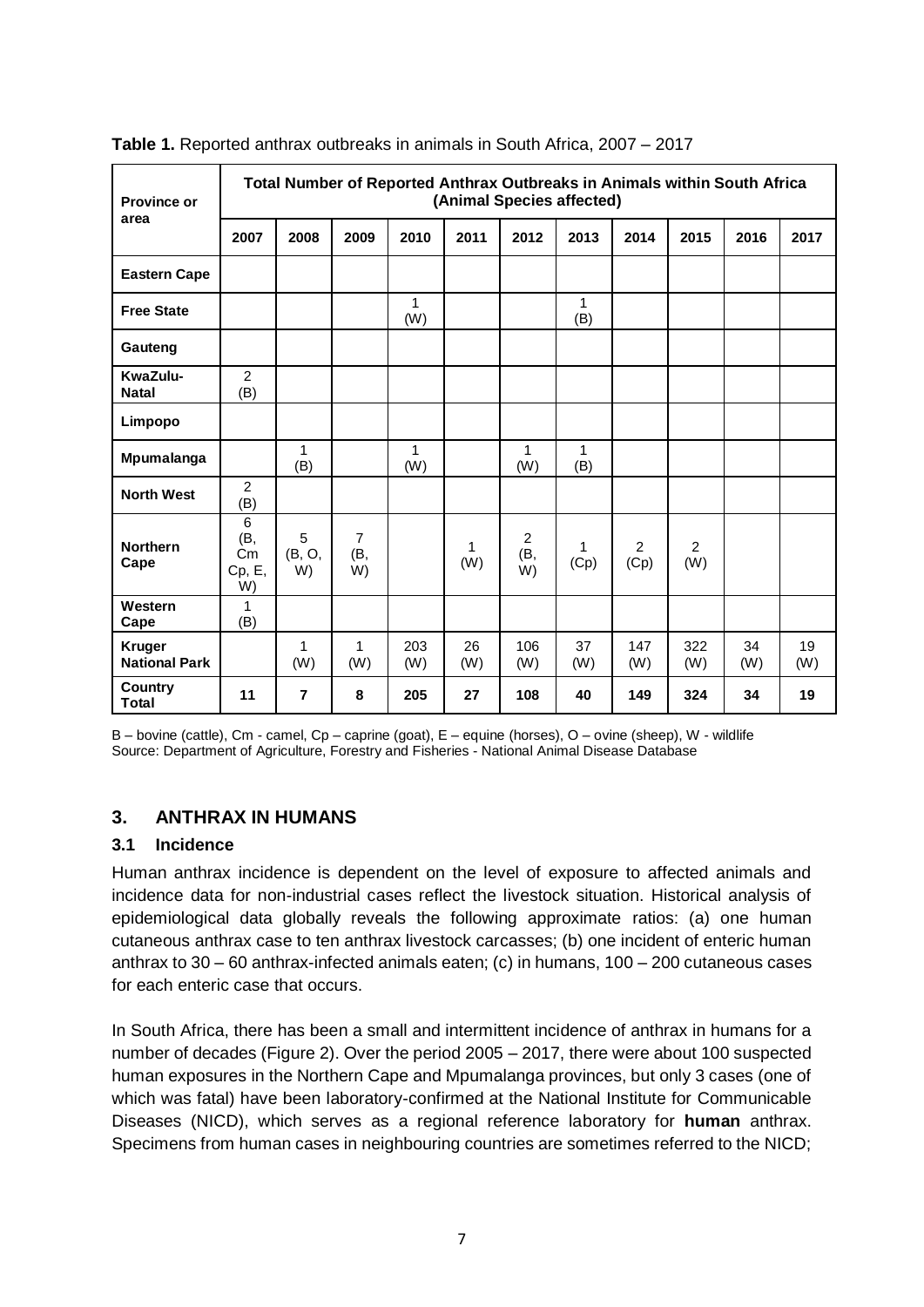the true incidence in the region is not known but is likely to be underestimated if only laboratory-confirmed cases are counted.



**Figure 2.** Notifications of human anthrax, South Africa, 1920 to 2017 (Source: Department of National Health and Population Development (1990), National Institute for Communicable Diseases (2005; 2006)).

#### <span id="page-8-0"></span>**3.2 Susceptibility: Data for risk assessments**

Infectious doses, which have not been established for man, and the severity of the resulting infection, depend on several factors such as route of infection, nutritional and other states of health on the part of the infected person, and probably on the relative virulence of the infecting strain.

*Cutaneous infections:* It probably does not take many spores to initiate a cutaneous infection, but it is generally accepted that the spores must gain access to subepidermal tissue through a cut or abrasion before this can occur and risk of infection reflects the chance of this happening. This risk is greatly reduced in at-risk occupations by appropriate protective clothing, dressing of wounds, and other hygienic practices. Injection of contaminated drugs introduces spores directly into the tissues.

*Pulmonary (inhalation) infections:* Recorded inhalation LD<sub>50</sub> (lethal dose, that kills 50%) in non–human primates ranges from 2 500 to 760 000 spores. The US Department of Defence bases its strategies on an estimate that the  $LD_{50}$  for humans is 8 000 to 10 000 spores. However, the only hard data on inhalation infectious doses in humans come from the studies in goat hair processing mills. In any event, substantial exposure is evidently necessary before the risk of inhalation anthrax becomes significant.

*Oral route infections:* There is very little information on infectious doses by the oral route, but what is true for the skin is probably largely true for the oropharyngeal and gastrointestinal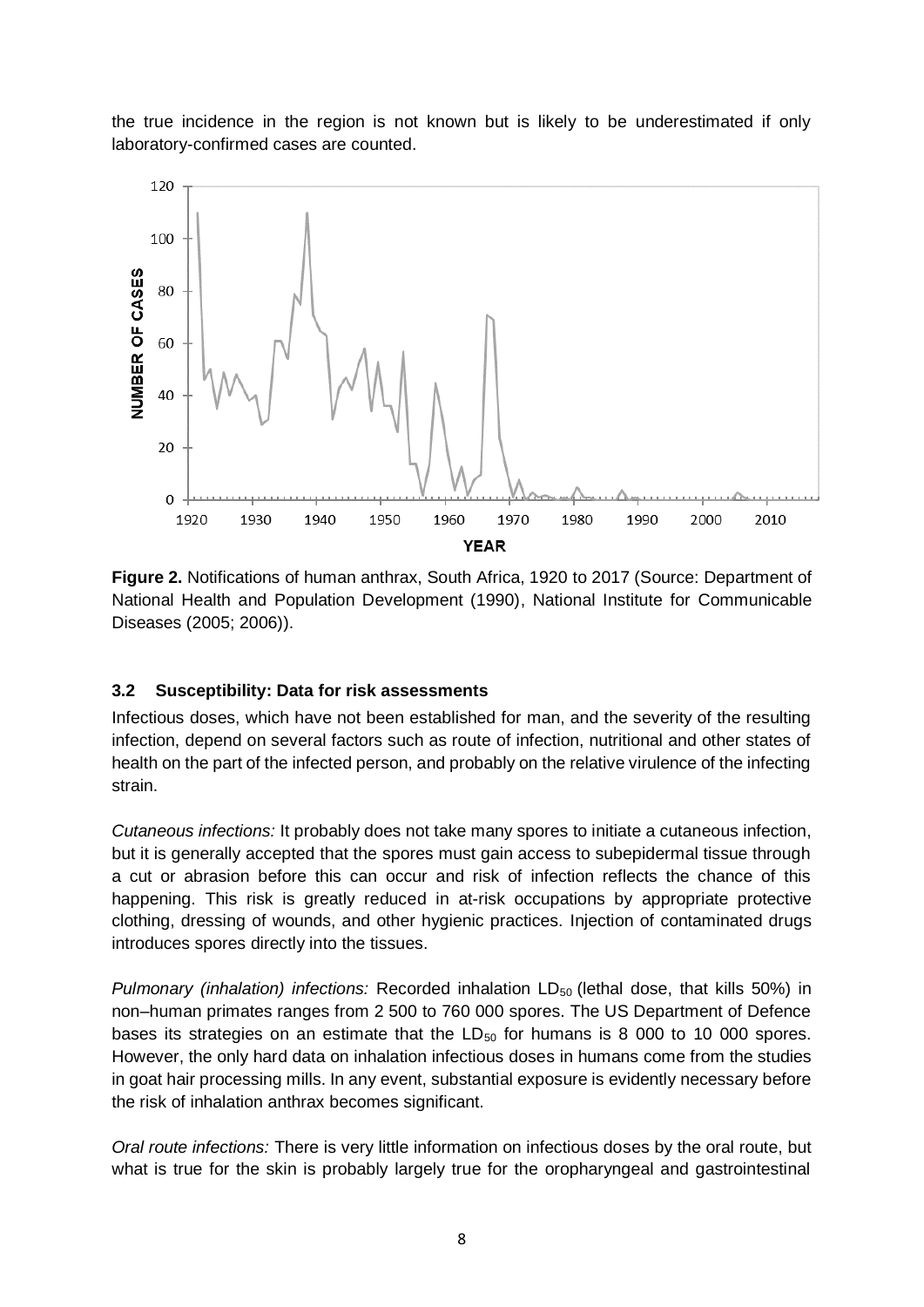epithelium. The chance of infection is likely to be enhanced by, if not dependent on, the existence of a lesion in the epithelium through which spores can gain entry and establish an infection.

*Treatability:* The fact that anthrax is readily treated if diagnosed at a sufficiently early stage of infection also needs to be taken into account when assessing risks. Awareness of the likelihood of exposure having taken place is clearly an important part of the equation.

#### <span id="page-9-0"></span>**3.3 Epidemiology and transmission: the forms of anthrax**

Anthrax in humans is traditionally classified in two ways:

- A. According to occupational exposure:
	- Non-industrial anthrax, occurring in farmers, butchers, knackers, veterinarians and so on; and
	- Industrial anthrax, occurring in those employed in the processing of bones, hides, wool and other animal products (so-called 'woolsorter's disease').
- B. According to the route by which the disease was acquired:
	- Cutaneous anthrax acquired through a skin lesion,
	- Gastrointestinal tract anthrax contracted from ingestion of contaminated food, primarily meat from an animal that died of the disease, or conceivably from ingestion of contaminated water,
	- Pulmonary (inhalation) anthrax from breathing in airborne anthrax spores; and
	- Injectional anthrax acquired from injection of contaminated drugs by drug users.

Non-industrial anthrax, resulting from handling infected carcasses, usually manifests itself as the cutaneous form; it tends to be seasonal and parallels the seasonal incidence in the animals from which it is contracted. Intestinal anthrax from eating infected meat is also a non-industrial form of the disease. Industrial anthrax also usually takes the cutaneous form, but has a far higher probability than non-industrial anthrax of taking the pulmonary form through inhalation of spore-laden dust.

Humans almost invariably contract anthrax directly or indirectly from infected animals. Records of person-to-person spread or laboratory-acquired anthrax are rare. It is generally believed that *B. anthracis* is non-invasive and cutaneous and gastrointestinal tract anthrax infection requires entry through a small cut, abrasion or other lesion (ulcer, etc.). Thus anthrax eschars are generally seen on exposed regions of the body, mostly on the face, neck, hands and wrists.

#### <span id="page-9-1"></span>**3.4 The clinical disease**

Globally, cutaneous anthrax accounts for 95% or more of human cases. All four forms, namely cutaneous, injectional, gastrointestinal tract and pulmonary, are potentially fatal if untreated, but the cutaneous form is often self-limiting. Data from pre-antibiotic and vaccine days indicate that 10 – 20% of untreated cutaneous cases might be expected to result in death. With treatment, less than 1% of cases are fatal. Overt gastrointestinal tract and pulmonary cases are more often fatal (25 – 60% and 75%, respectively), largely because they go unrecognized until it is too late for effective treatment. However, serological and epidemiological evidence suggests that undiagnosed low-grade gastrointestinal tract or pulmonary anthrax with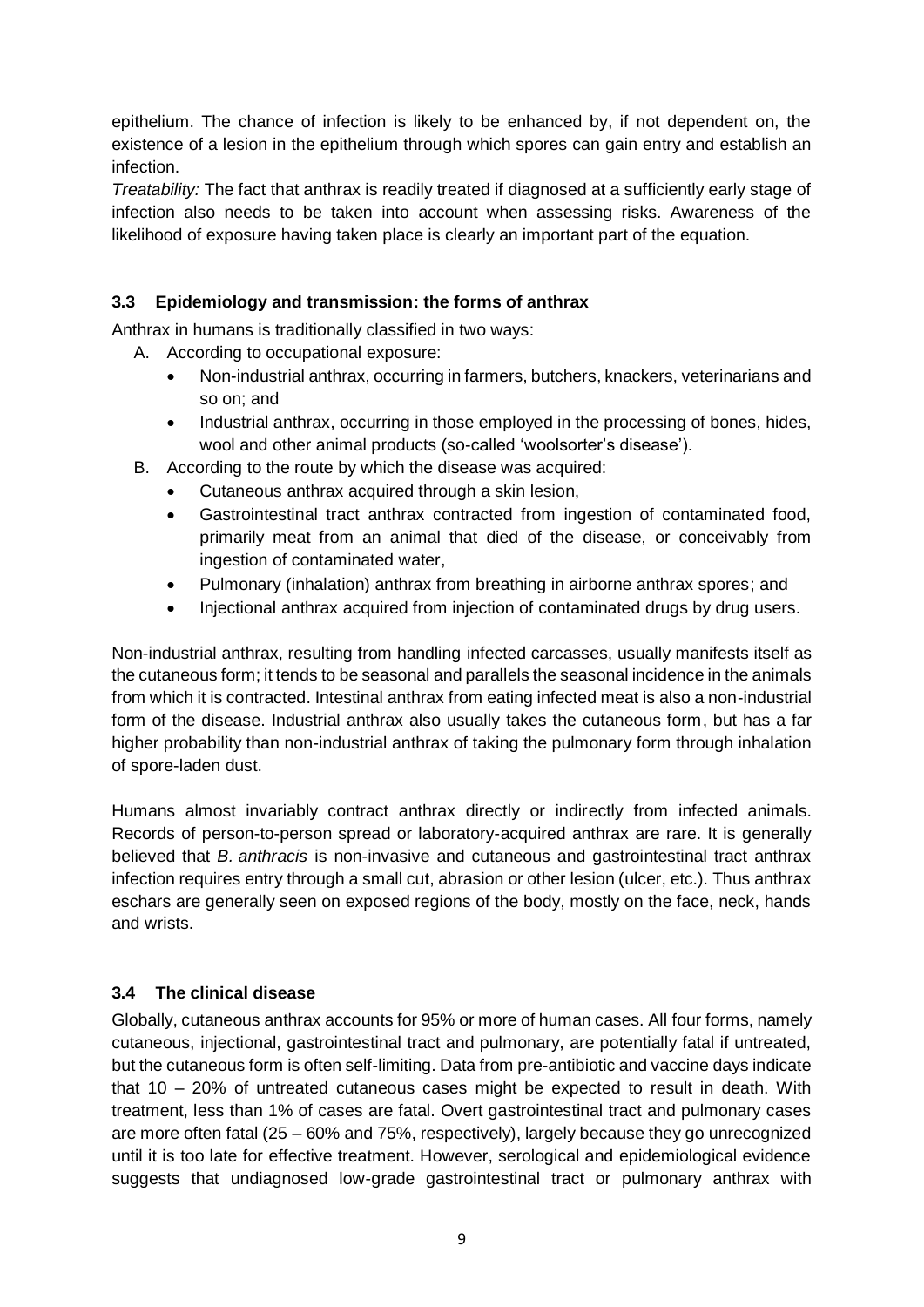recovery can also occur, and may not be infrequent, among exposed groups. Development of meningitis can be a serious complication in all four forms of anthrax, with a mortality rate of >80%.

#### <span id="page-10-0"></span>**3.4.1 Cutaneous anthrax**

The incubation period ranges from as little as 9 hours to 2 weeks, mostly 2 to 7 days.

The general scenario is as follows:

- *Day 0***:** Entry of the infecting *B. anthracis* (usually as spores) through a skin lesion (cut, abrasion, etc.).
- *Days 2-3***:** A small pimple or papule appears.
- *Days 3-4***:** A ring of vesicles develops around the papule. Vesicular fluid may be exuded. Unless the patient was treated, capsulated forms of *B. anthracis* can be identified in polychrome methylene blue-stained (M'Fadyean stain) smears of this fluid and isolated on conventional agars, preferably blood agar. Marked oedema starts to develop. Unless there is secondary infection, there is no pus and the lesion is not painful, although painful lymphadenitis may occur in the regional lymph nodes.
- *Days 5-7* The original papule ulcerates to form the characteristic blackish eschar. Topical swabs will not pick up *B. anthracis*. Detection by polychrome methylene bluestained smears or isolation requires lifting the edge of the eschar with forceps (this gives no pain unless there is secondary infection) and obtaining fluid from underneath. The fluid will probably be sterile if the patient has been treated appropriately. Oedema extends some distance from the lesion. Clinical symptoms may be more severe if the lesion is located in the face, neck or chest. In these more severe forms, clinical findings are high fever, toxaemia, regional painful lymph node enlargement and extensive oedema; shock and death may ensue.
- *Day 10* The eschar begins to resolve; resolution takes almost six weeks and is not hastened by treatment. A small proportion of cases, if untreated, develop systemic anthrax with hyperacute symptoms.

A typical anthrax lesion is characterised by marked oedema, vesicle formation, fluid exudation, and development of a black, necrotic eschar (a characteristic black necrotic area in the centre) that usually develops within 2 to 6 days of infection (Figure 3), which should not be confused with other skin lesions. The absence of pus, the lack of pain, and the patient's occupation may provide further diagnostic pointers. Orbital cellulitis, dacrocystitis and deep tissue infection of the neck should be considered in the case of severe anthrax lesions involving the face, neck and anterior chest wall. Necrotising soft tissue infections, particularly group A streptococcal infections and gas gangrene, and severe cellulitis due to staphylococci, should also be considered in the differential diagnosis of severe forms of cutaneous anthrax.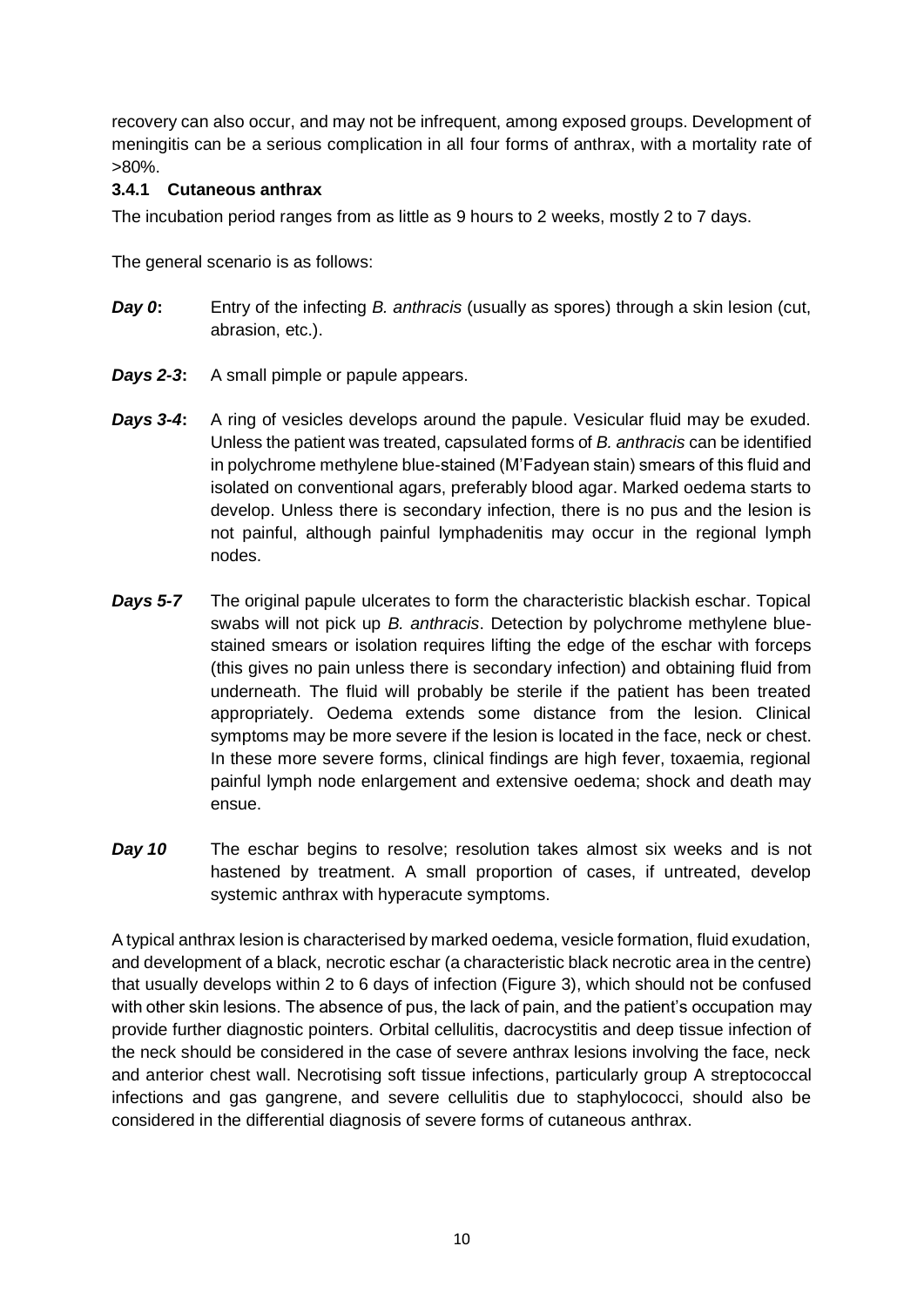

**Figure 3**. Cutaneous form of anthrax in humans with eschar lesion and extensive skin reaction. Top right photograph shows a resolving infection. (Source: NICD, collection of the late Prof. Margaretha Isaäcson)

#### <span id="page-11-0"></span>**3.4.2 Gastrointestinal anthrax**

There are two clinical forms of gastrointestinal anthrax that may present following ingestion of *B. anthracis* in contaminated food or drink.

- i) Intestinal anthrax: symptoms include nausea, vomiting, fever, abdominal pain, haematemesis, bloody diarrhoea and massive ascites. Unless treatment commences early enough, toxaemia and shock develops, followed by death. There is evidence that mild, undiagnosed cases with recovery occur.
- ii) Oropharyngeal anthrax: the main clinical features are sore throat, dysphagia, fever, regional and cervical lymphadenopathy and toxaemia. Even with treatment, the mortality is about 50%.

The suspicion of anthrax depends largely on awareness and alertness on the part of the physician as to the patient's history and to the likelihood that he/she had consumed contaminated food or drink.

The differential diagnosis in intestinal anthrax includes foodborne disease (in the early stages of intestinal anthrax), acute abdomen due to other reasons, and haemorrhagic gastroenteritis due to other microorganisms, particularly necrotising enteritis due to *Clostridium perfringens*. In the differential diagnosis of oropharyngeal anthrax, streptococcal pharyngitis, Vincent's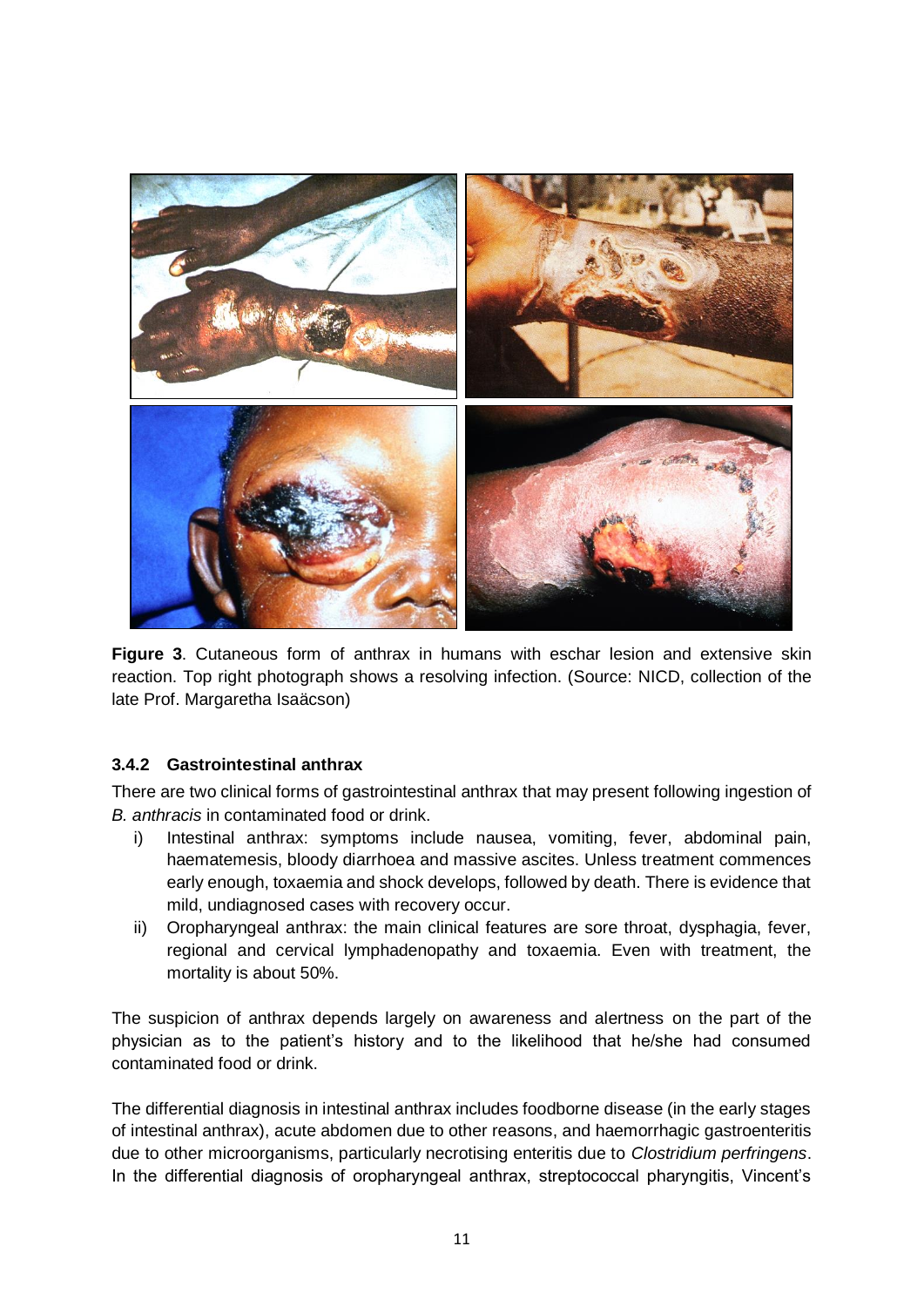angina, Ludwig's angina, parapharyngeal abscess, and deep tissue infection of the neck should be considered.

#### <span id="page-12-0"></span>**3.4.3 Pulmonary (inhalation) anthrax**

Initial symptoms are non-specific and resemble a flu-like illness including fever, chills, malaise, myalgia and headache. This mild initial phase is followed by the sudden development of dyspnoea and cyanosis, which may be associated with disorientation and rapid progression to coma and death within 24 hours.

#### <span id="page-12-1"></span>**3.4.4 Injectional anthrax**

Injectional anthrax is a newly-recognised form that is associated with intravenous drug use. It involves severe soft tissue infection with prominent tissue edema, diffuse capillary bleeding, and necrosis of the superficial adipose tissue. In contrast to cutaneous disease, papules, vesicles, and eschars are not typically observed.

#### <span id="page-12-2"></span>**3.4.5 Anthrax meningitis**

Meningitis due to anthrax is a serious clinical development that may follow any of the other four forms of anthrax. The case fatality rate is almost 100%; the clinical signs of meningitis with intense inflammation of the meninges, markedly elevated cerebrospinal fluid (CSF) pressure and the appearance of blood in the CSF (haemorrhagic meningitis) are followed rapidly by loss of consciousness and death.

Differential diagnosis should take into account acute meningitis of other bacterial aetiology. The definitive diagnosis is obtained by visualisation of the encapsulated bacilli in the CSF and/or by culture.

#### <span id="page-12-3"></span>**3.4.6 Anthrax sepsis**

Sepsis develops after the lympho-haematogenous spread of *B. anthracis* from a primary lesion (cutaneous, injectional, gastrointestinal or pulmonary). Clinical features are high fever, toxaemia and shock, with death following in a short time. In the differential diagnosis, sepsis due to other bacteria should be considered. Definitive diagnosis is made by the isolation of *B. anthracis* from the primary lesion and from blood cultures.

#### <span id="page-12-4"></span>**4. DIAGNOSIS**

The clinicians suspecting anthrax cases should inform the laboratory to ensure that appropriate samples are collected. The communicable disease control coordinators must also be informed to initiate a timely public health response.

#### <span id="page-12-5"></span>**4.1 Confirmation of clinical diagnosis**

Clinical diagnosis is dependent on knowledge of the patient's history; early symptoms are nonspecific and 'flu-like', with mild upper respiratory tract signs in pulmonary anthrax, or resembling mild foodborne illness in intestinal anthrax. In pulmonary anthrax, the X-ray picture of the lung is very characteristic, with a widened mediastinum due to markedly enlarged mediastinal lymph nodes. Other X-ray findings may include consolidation and pleural effusion. Confirmatory diagnosis of pulmonary or gastrointestinal anthrax will usually take place after the patient has died or, if correct treatment is initiated early enough, when he or she is well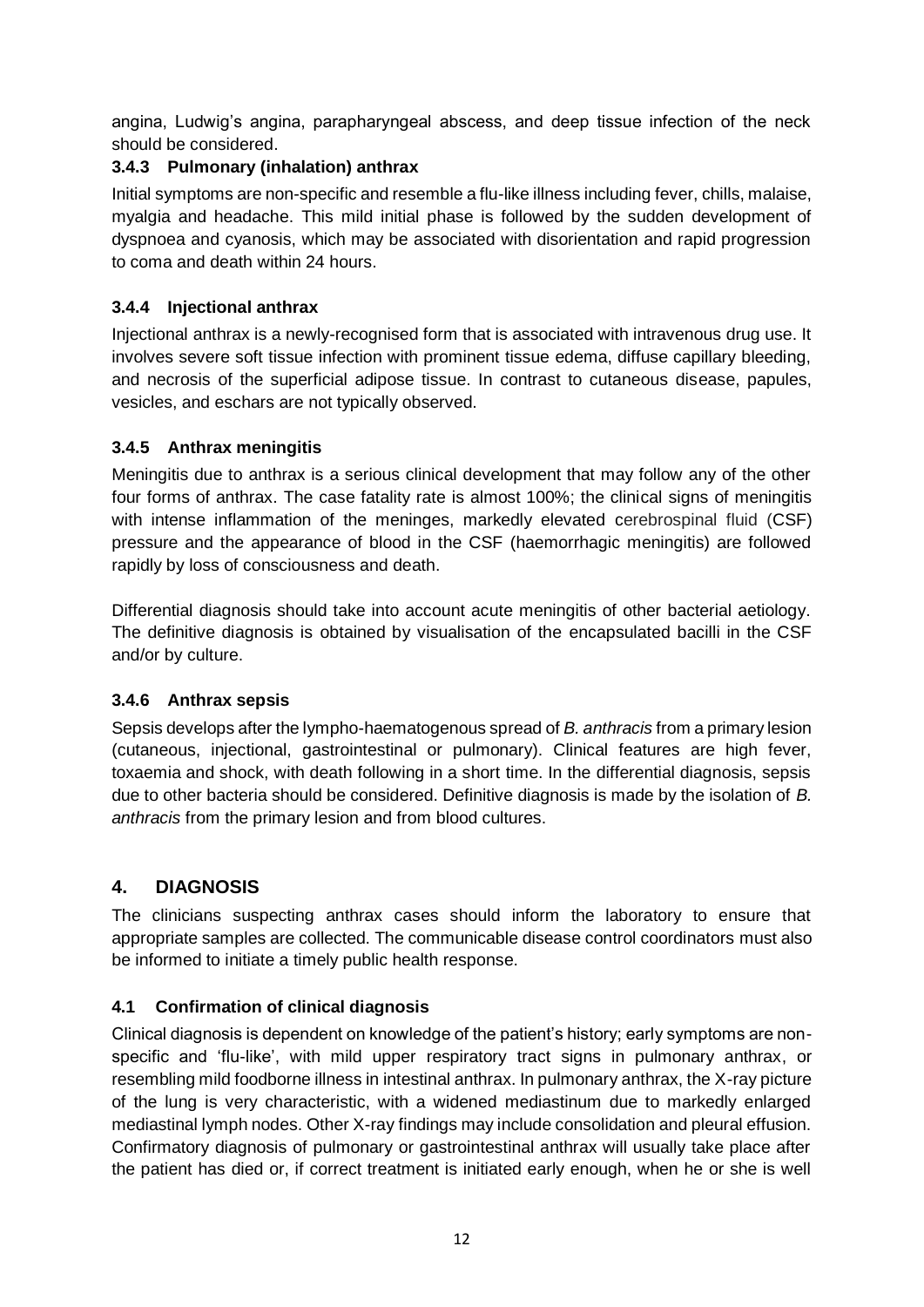recovered. Clinicians should be aware that anthrax symptoms and signs may mimic other conditions hence the differential diagnosis in Table 2 may be considered.

The gold standard for laboratory confirmation of anthrax is isolation of *B. anthracis* from clinical specimens by direct culture onto blood agar with demonstration of typical Gram stain, motility, penicillin sensitivity and gamma( $\gamma$ )-phage sensitivity. *B. anthracis* may be readily cultured from clinical specimens including blood (systemic infections), skin lesion exudates, pleural fluid, cerebrospinal fluid (CSF), vomitus and stool, if collected prior to antimicrobial therapy. Blood cultures may be positive in both pulmonary and gastrointestinal anthrax. Depending on the treatment administered and the stage the disease has reached at the time of collection of specimens, smears stained for demonstration of the capsule may be positive, or the specimens may be positive by culture. *B. anthracis* may be visualized in or isolated from sputum (pulmonary anthrax) or faeces (intestinal anthrax), but a negative result does not exclude it.

| Forms of anthrax         | <b>Diagnosis</b>                                                                                                                                    | <b>Differential diagnosis</b>                                                                                                                                                                                                                                                                                                                                                                                                                                                                                                                                                            |  |  |
|--------------------------|-----------------------------------------------------------------------------------------------------------------------------------------------------|------------------------------------------------------------------------------------------------------------------------------------------------------------------------------------------------------------------------------------------------------------------------------------------------------------------------------------------------------------------------------------------------------------------------------------------------------------------------------------------------------------------------------------------------------------------------------------------|--|--|
| Cutaneous anthrax        | • Clinical history and symptoms<br>as per section 3.4.1<br>• Microscopic examination                                                                | Boil (early lesion), spider bites, ulcer<br>(especially tropical); erysipelas,<br>glanders, plague, syphilitic chancre,<br>ulceroglandular tularaemia;<br>clostridial infection; rickettsial<br>diseases (eschar of spotted fever or<br>scrub typhus); vaccinia and cowpox,<br>rat-bite fever, or leishmaniasis.                                                                                                                                                                                                                                                                         |  |  |
| Gastrointestinal anthrax | • Clinical history & symptoms as<br>per section 3.4.2<br>• Culture from stool & blood<br>• Complete blood count and<br><b>LFT</b>                   | Oropharyngeal anthrax has to be<br>differentiated from diphtheria and<br>complicated tonsillitis, streptococcal<br>pharyngitis, angina, parapharyngeal<br>abscess, and deep-tissue infection<br>of the neck, whereas<br>gastrointestinal anthrax has to be<br>differentiated from food poisoning<br>(in the early stages of intestinal<br>anthrax), acute abdomen owing to<br>other reasons, and haemorrhagic<br>gastroenteritis caused by other<br>microorganisms, particularly<br>necrotizing enteritis caused by<br>Clostridium perfringens, and<br>dysentery (amoebic or bacterial). |  |  |
| Inhalation anthrax       | • Clinical history & symptoms as<br>per section 3.4.3<br>• Chest X-ray<br>• Culture from sputum & blood<br>· Complete blood count and<br><b>LFT</b> | Mycoplasmal pneumonia,<br>legionnaires' disease, psittacosis,<br>tularemia, Q fever, viral pneumonia,<br>histoplasmosis, coccidiomycosis,<br>malignancy.                                                                                                                                                                                                                                                                                                                                                                                                                                 |  |  |

**Table 2.** Differential diagnosis of human anthrax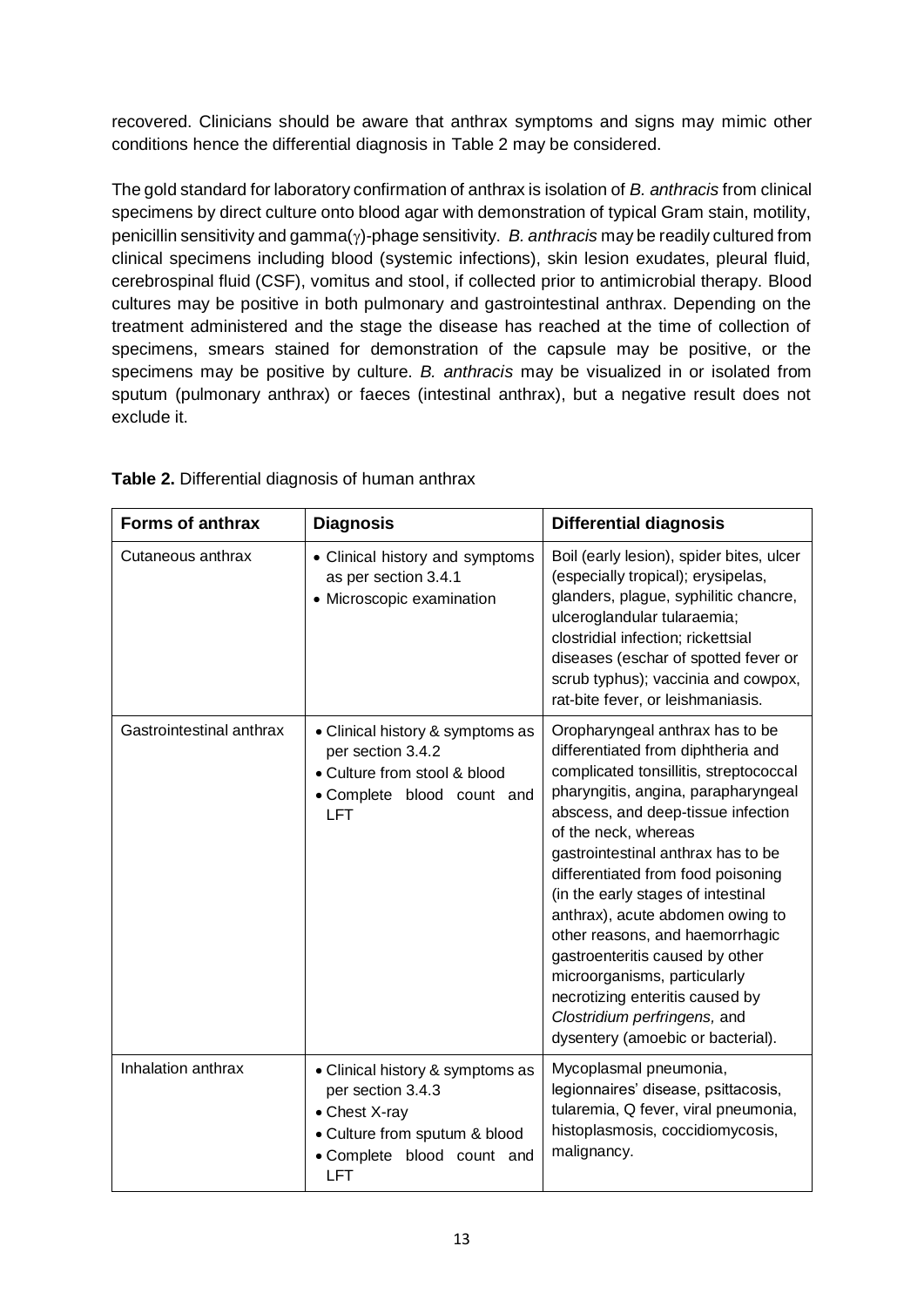#### <span id="page-14-0"></span>**4.2 Post-mortem diagnosis**

A post-mortem should not be performed on confirmed anthrax cases. For suspected anthrax cases, a heart blood sample should be taken for diagnosis without conducting a full postmortem. Where anthrax has not been suspected prior to post-mortem, characteristic signs on autopsy are dark haemolysed non-clotting blood, enlarged haemorrhagic spleen, petechial haemorrhages throughout the organs, and a dark oedematous intestinal tract, ulcerated or with areas of necrosis. In pneumonic anthrax, the mediastinal lymph nodes are always affected with haemorrhagic necrotizing lymphadenitis. Nevertheless, it may be hard to differentiate between pulmonary and intestinal anthrax at autopsy and the decision as to how the disease was contracted may have to be based on the patient's history.

#### <span id="page-14-1"></span>**4.3 Collection and transport of specimens for laboratory diagnosis**

All diagnostic laboratories, both public and private must refer suspected human anthrax exposure-related specimens to the Centre for Emerging Zoonotic and Parasitic Diseases (CEZPD), National Institute for Communicable Diseases (NICD). Diagnostic specimens and suspected *B. anthracis* cultures should be sent directly to the NICD together with a completed case investigation form (Appendix 1). Please refer to Table 3 below for specimen collection guidelines.

Universal safety precautions should be taken when collecting and handling diagnostic samples. Surgical tools should be sterilised without delay after use, and dressings should be incinerated. The wearing of surgical gloves by medical staff is recommended, but risks to staff are NOT high. Direct human-to-human transmission is exceedingly rare; however, universal principles of infection control are recommended.

Specimens should be packaged and transported in compliance with the National Road Traffic Act, 1996 (Act No. 93 of 1996) and United Nations Model Regulations for shipping of infectious substances. Diagnostic specimens are classified as *Biological substance, category B* assigned to UN 3373 and should be packaged in accordance with Packing Instruction P650. *Bacillus anthracis* cultures are classified as *Infectious substance affecting humans, category A* assigned to UN 2814 and may only be transported in packaging that meets the United Nations class 6.2 specifications and complies with Packing Instruction P620.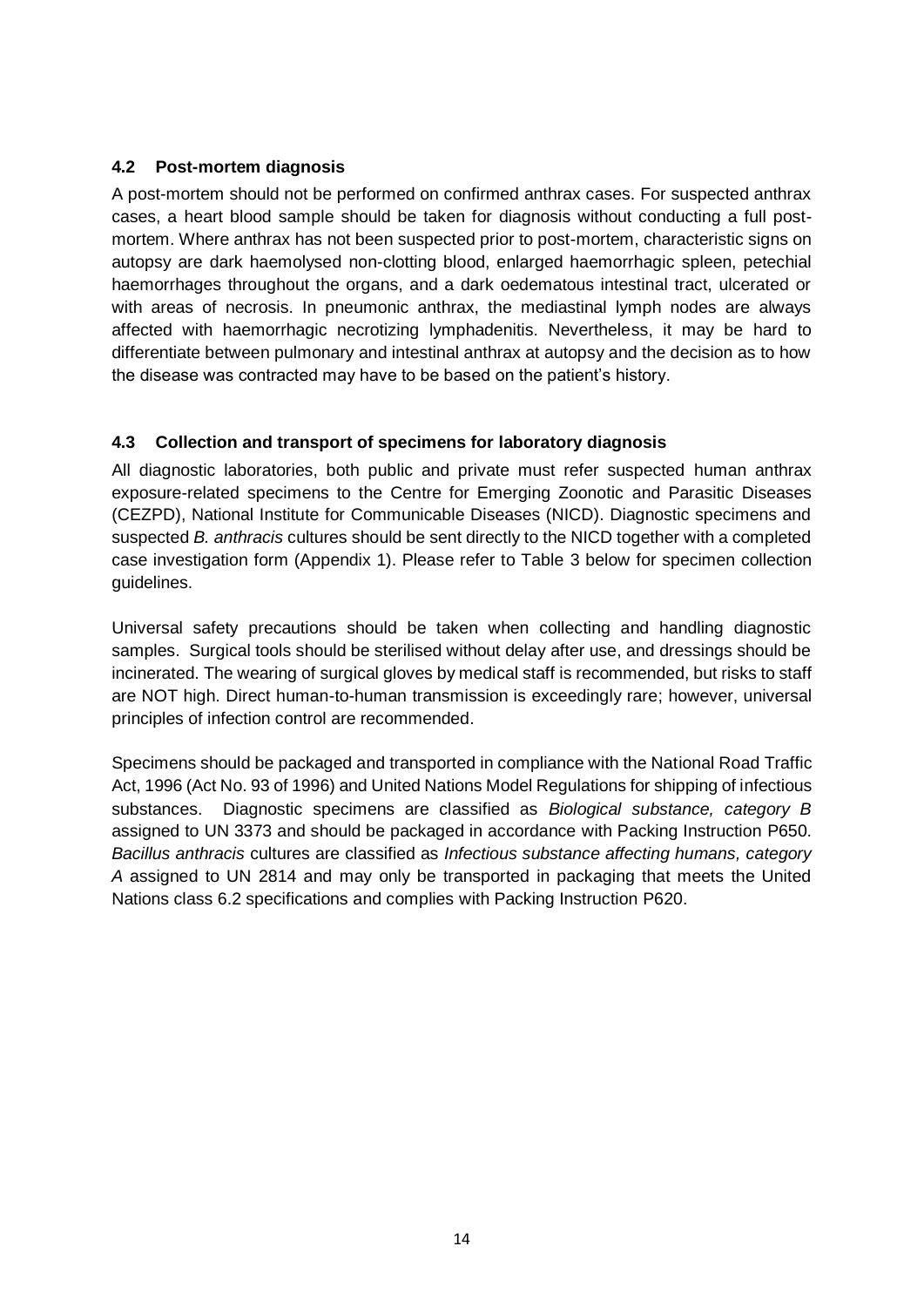# **Table 3.** Sample collection for diagnosis of anthrax in humans

| <b>Disease</b><br>(ICD 10 code:<br>A22) | <b>Sample collection</b><br>(E.g. sample source, type, amount,<br>specimen container, transport medium,<br>type of swab)                                                                                                                                                                                                                      | <b>Specimen</b><br>transportation<br>requirements | <b>Special instructions</b><br>Case investigations forms to be<br>completed (see Appendix 1),<br>guidelines, other relevant info)                                                                                                                  | Laboratory and<br>contact phone<br>numbers                                                                                                                                                                                    |
|-----------------------------------------|-----------------------------------------------------------------------------------------------------------------------------------------------------------------------------------------------------------------------------------------------------------------------------------------------------------------------------------------------|---------------------------------------------------|----------------------------------------------------------------------------------------------------------------------------------------------------------------------------------------------------------------------------------------------------|-------------------------------------------------------------------------------------------------------------------------------------------------------------------------------------------------------------------------------|
| Cutaneous anthrax                       | Vesicular stage:<br>Soak 2 x sterile dry swabs in vesicular<br>fluid from a previously unopened vesicle.<br>Eschar stage:<br>Rotate 2 x sterile dry swabs for 2-3<br>seconds beneath the edge of eschar<br>without removing it.<br>Biopsy of lesion:<br>Fresh tissue in PBS/saline<br>Please note: Do not send formalin-<br>preserved tissue. | Transport at room<br>temperature                  | Safety precautions should be<br>taken when handling/collecting<br>samples.<br>Samples should be taken prior<br>to antibiotic treatment and<br>should reach laboratory as<br>quickly as possible.<br>Important<br>Please notify laboratory prior to | <b>Special Bacterial</b><br>Pathogens Reference<br>Laboratory (SBPRL)<br>Centre for Emerging<br>Zoonotic and Parasitic<br>Diseases (CEZPD)<br><b>NICD</b><br>1 Modderfontein Rd<br>(R25), Sandringham<br>Johannesburg<br>2192 |
| Inhalation anthrax                      | Pleural fluid or sputum<br>plus whole blood (EDTA)                                                                                                                                                                                                                                                                                            | Transport at 2-8°C                                | sending specimens.                                                                                                                                                                                                                                 | Tel: 011 555 0331 / 0306                                                                                                                                                                                                      |
| Gastrointestinal<br>anthrax             | Intestinal type:<br>Stool/rectal swab plus whole blood<br>(EDTA)<br>Oropharyngeal type:<br>Swab surface and edges of suspected<br>lesions in the oropharynx or buccal cavity,<br>or on the tongue, tonsils or posterior<br>pharyngeal wall using 2 x sterile swab<br>pre-moistened with sterile saline.                                       | Transport at 2-8°C                                | Note: Serological testing for<br>anthrax is not available.                                                                                                                                                                                         | After hours: NICD Hotline<br>082 883 9920                                                                                                                                                                                     |
| Meningeal anthrax                       | <b>CSF</b>                                                                                                                                                                                                                                                                                                                                    | Transport at 2-8°C                                |                                                                                                                                                                                                                                                    |                                                                                                                                                                                                                               |
| Anthrax sepsis                          | Blood cultures and/or whole blood                                                                                                                                                                                                                                                                                                             | Room temperature                                  |                                                                                                                                                                                                                                                    |                                                                                                                                                                                                                               |
| Anthrax- all forms                      | Suspected B. anthracis culture                                                                                                                                                                                                                                                                                                                | Room temperature                                  |                                                                                                                                                                                                                                                    |                                                                                                                                                                                                                               |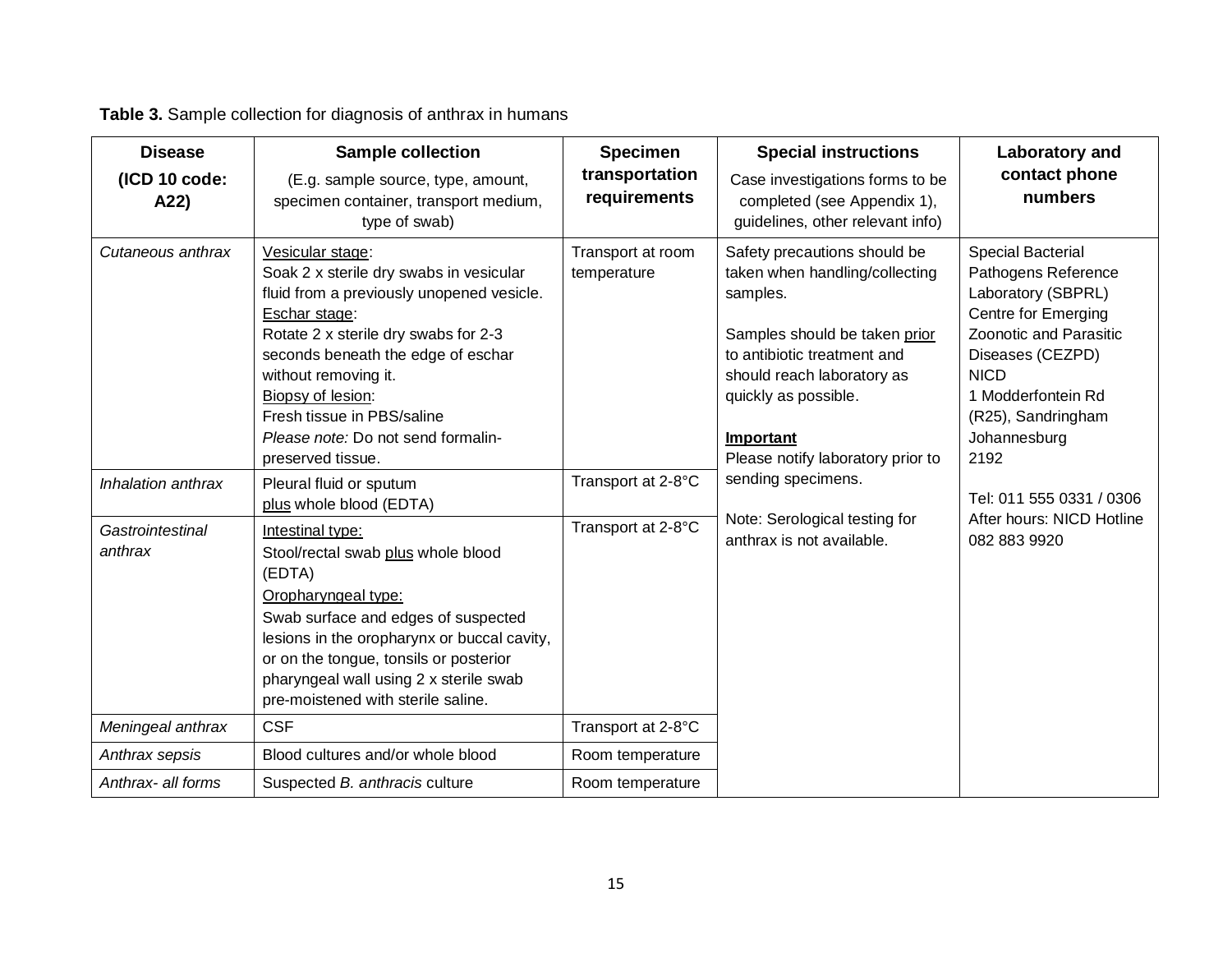#### <span id="page-16-0"></span>**4.4 Surveillance**

#### <span id="page-16-1"></span>**4.4.1 Surveillance during the prevention phase**

Surveillance during preventive phase comprises of clinical and laboratory surveillance in high risk areas and when there is imminent threat of anthrax incursion. The reporting should be done as per the notifiable diseases surveillance reporting system.

#### **4.4.1.1 Clinical disease surveillance**

Clinical surveillance is aimed at detection of anthrax cases based on clinical signs and symptoms of anthrax at the individual/household level and health centres. Anthrax should be suspected when any patient is found or visit health centres with cutaneous lesion on hand, legs, face and neck, abdominal distress characterized by nausea, vomiting, and anorexia, respiratory distress syndrome and acute encephalitis syndrome with history of exposure to anthrax suspected animals or/and their products.

#### **4.4.1.2 Laboratory surveillance**

Laboratory surveillance is not applicable for anthrax in humans; however, whenever there is a suspected case, appropriate samples should be collected and sent to the laboratory for confirmation.

#### **4.4.1.3 Targeted surveillance**

Targeted surveillance in human is recommended only in the high-risk areas or households where incidents of animal anthrax have been reported in the past and in those people who handle meat and meat products (e.g. butchers, slaughterhouse workers).

#### <span id="page-16-2"></span>**4.4.2 Surveillance plan for anthrax in humans following an outbreak and postoutbreak phase**

Surveillance must be carried out in humans based on epidemiological risk assessment and on the basis of history of contact, consumption and trade of animal products of the animal suspected to have died of anthrax.

#### <span id="page-16-3"></span>**4.5 Reporting**

Anthrax is a notifiable medical condition that requires immediate (within 24 hours) notification as a clinical case (by health care provider), and as a laboratory-confirmed case (by laboratory) in accordance with the National Health Act, 2003 (Act No. 61 of 2003) and regulations relating to communicable diseases and notifiable medical conditions. For detailed information on the Notifiable Medical Conditions national surveillance system, refer to the NICD website [\(http://www.nicd.ac.za/index.php/nmc/\)](http://www.nicd.ac.za/index.php/nmc/).

Notification to WHO is universally required in the event that an outbreak fulfills the decision instrument for assessment and notification of events that may constitute a public health emergency of international concern, in terms of the International Health Regulations (2005), under Article 6.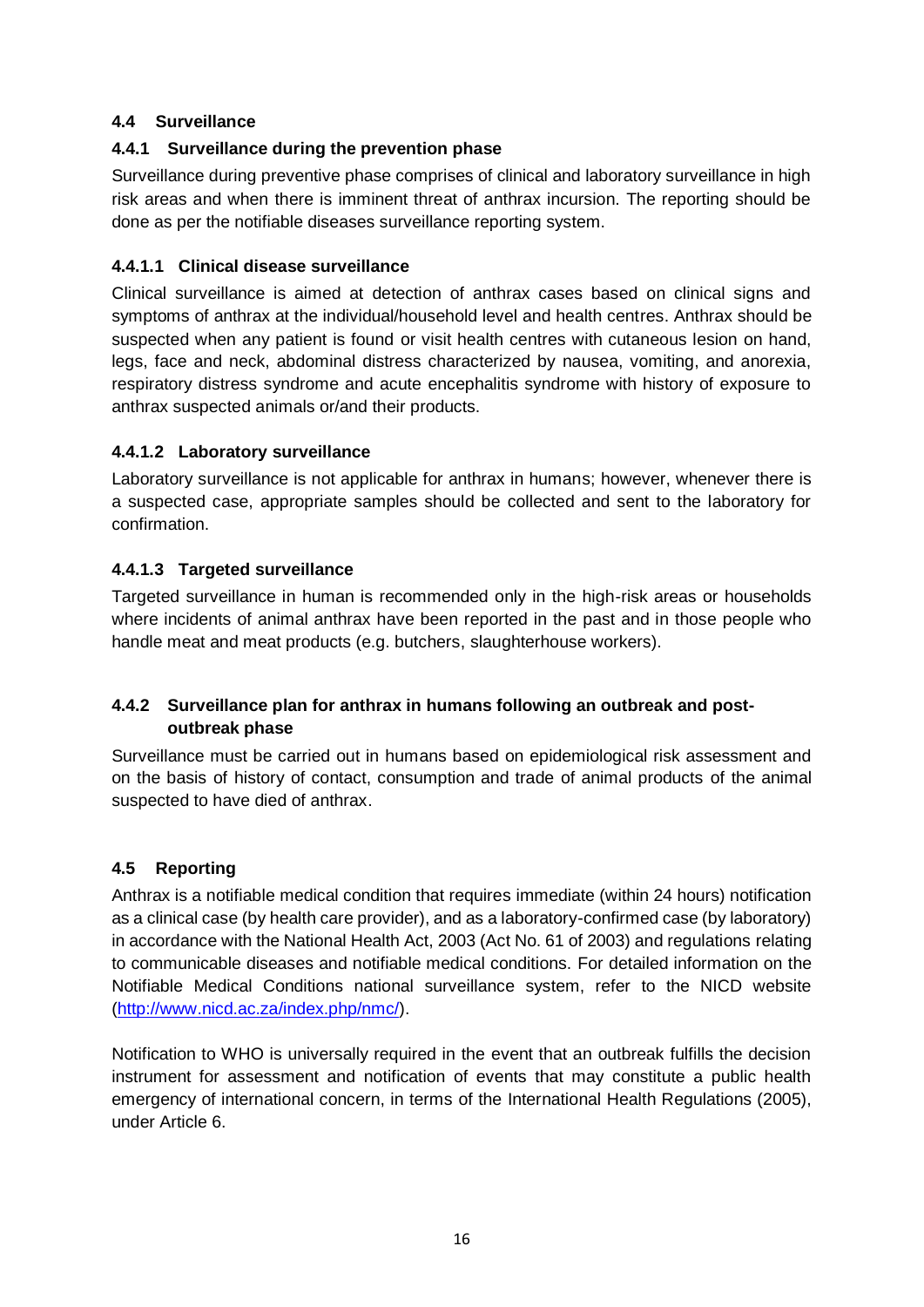Standard case definitions for the various forms is as follows:

#### *Suspected case*

Any person with acute onset characterized by several clinical forms which are:

- a) *Cutaneous form:* Any person with skin lesion evolving over 1 to 6 days from a papular through a vesicular stage, to a depressed black eschar invariably accompanied by oedema that may be mild to extensive.
- b) **G***astro-intestinal*: Any person with abdominal distress characterized by nausea, vomiting, anorexia and followed by fever.
- c) **P***ulmonary (inhalation)*: Any person with brief prodrome resembling acute viral respiratory illness, followed by rapid onset of hypoxia, dyspnoea and high temperature, with X-ray evidence of mediastinal widening.
- d) *Meningeal*: Any person with acute onset of high fever possibly with convulsions, loss of consciousness, meningeal signs and symptoms; commonly noted in all systemic infections, but may present without any other clinical symptoms of anthrax.
- e) *Injectional*: An injecting drug user with soft tissue involvement and a clinical syndrome compatible with anthrax.
- **AND** has an epidemiological link to confirmed or suspected animal cases or contaminated animal products or injected drugs.

#### *Confirmed case*

A confirmed case of anthrax in a human can be defined as a clinically compatible case of cutaneous, inhalational or gastrointestinal illness that is laboratory-confirmed by:

- Isolation of *B. anthracis* from an affected tissue or site; or
- Other laboratory evidence of *B. anthracis* infection based on at least two supportive laboratory tests.

Note: it may not be possible to demonstrate *B. anthracis* in clinical specimens if the patient has been treated with antimicrobial agents.

#### <span id="page-17-0"></span>**5. TREATMENT**

Prompt and timely antibiotic therapy usually results in dramatic recovery of the individual or animal infected with anthrax. Empiric treatment should be started immediately if there is a suspicion of anthrax, since laboratory test results may be delayed and anthrax may progress rapidly. For mild uncomplicated cutaneous anthrax, amoxicillin is sufficient, with some provisos. Some strains are naturally resistant to beta-lactams. **Cephalosporins should never be used,** for this reason, but penicillin is sometimes also affected. *In vitro* tests have indicated that some strains of *B. anthracis* grown in the presence of sub-inhibitory concentrations of flucloxacillin become resistant to penicillin and amoxicillin either by induction of betalactamase or through some other, unidentified mechanism. **It is therefore important to use high doses of penicillin when this is being used for treatment.** *B. anthracis* strains that have been bio-engineered to be resistant to penicillin are more likely in a bioterrorism situation; hence, if this is suspected, **beta-lactam antibiotics should be avoided in bioterrorism situations until susceptibility tests have been done**.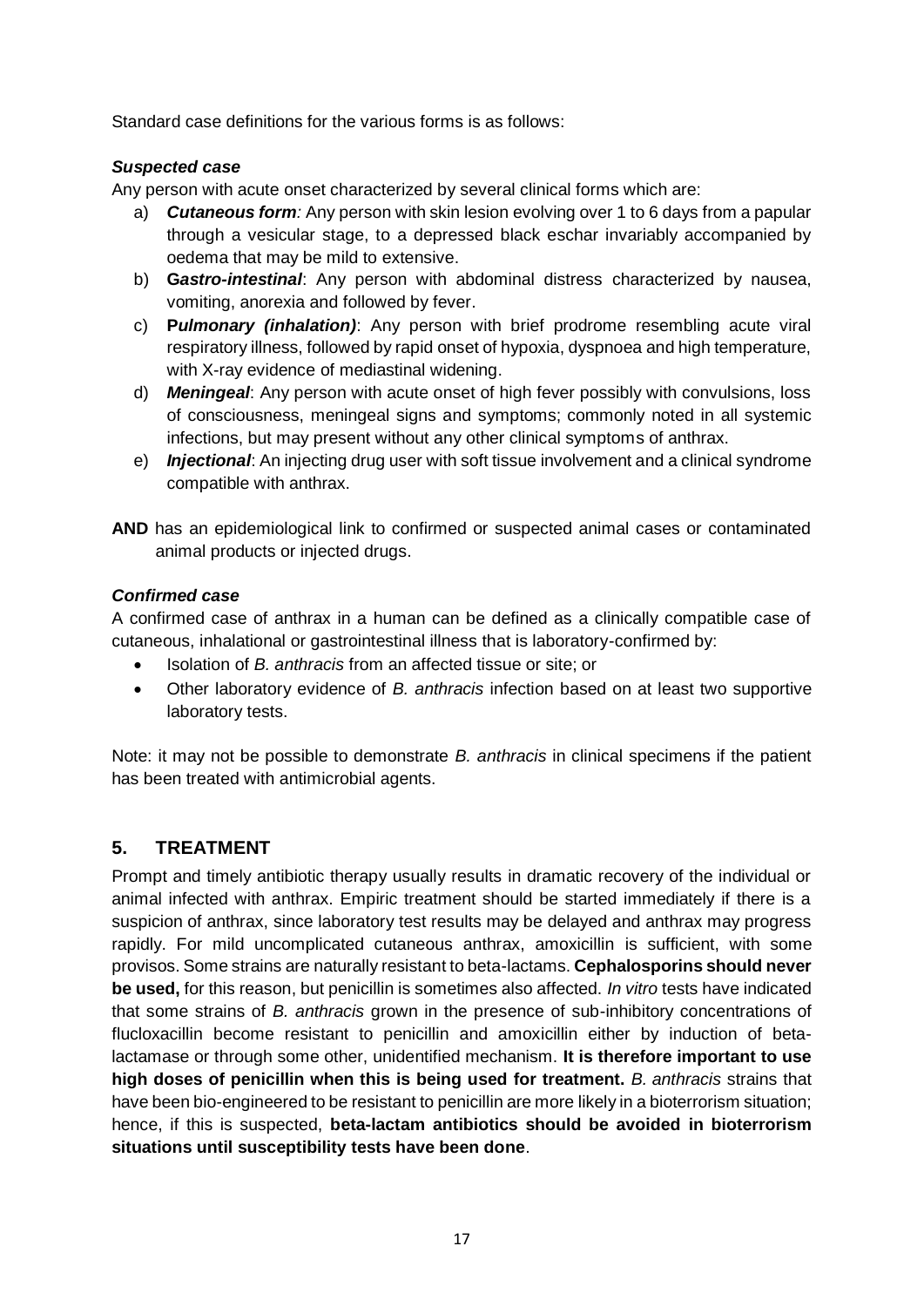For patients with severe systemic anthrax, combination antimicrobial therapy is recommended. Since the pathogenesis of anthrax involves exotoxin production, protein synthesis inhibitors in combination with bactericidal agents are recommended. See Table 4 for summary (compiled from WHO, 2008; Hendricks *et al*., 2014; Pillai *et al*., 2015).

#### <span id="page-18-0"></span>**5.1 Mild uncomplicated cutaneous cases**

Mild uncomplicated cutaneous anthrax refers to a localised lesion without systemic involvement or extensive oedema, and where the lesion is not on the head and neck region, in individuals over 2 years of age. If the infection is naturally acquired (i.e., bioterrorism is ruled out), then an acceptable first choice is amoxicillin, but susceptibility testing should be done if possible. If bioterrorism is suspected oral ciprofloxacin is recommended.

Oral therapy should be given for 7 to 10 days. Cutaneous lesions usually become sterile within the first 24 hours of such regimens but, although early treatment will limit the size of the lesion, it will not alter the evolutionary stages it must go through.

#### <span id="page-18-1"></span>**5.2 Severe cutaneous, inhalational and gastrointestinal cases**

Severe cutaneous cases of anthrax include those with systemic involvement, extensive oedema, lesions of the head and neck region, or disease in those <2 years of age. Inhalational, gastrointestinal and severe cutaneous cases require intravenous antibiotics for 7 to 10 days. A bactericidal agent should be used plus a protein synthesis inhibitor to reduce exotoxin production. Unless there are major contraindications, ciprofloxacin should be first-line treatment, together with clindamycin. If intravenous (IV) ciprofloxacin is not available and/or bioterrorism is unlikely and/or penicillin susceptibility is shown, intravenous penicillin G, as described below, can replace ciprofloxacin

Anthrax meningitis should be suspected in inhalational anthrax and all cases with systemic involvement. The development of anthrax meningitis is associated with very high mortality and therefore cases that have meningitis should have at least one other bactericidal drug in addition to ciprofloxacin plus clindamycin: either meropenem or penicillin (if sensitivity to penicillin is shown). Glucocorticoids should be considered in all anthrax cases with systemic involvement; the recommendation is IV dexamethasone 10 mg 6 hourly for 4 days. Paediatric dose: 0.15 mg/kg 6 hourly for 4 days.

#### <span id="page-18-2"></span>**5.3 Supportive treatment for cutaneous anthrax**

The swelling seen in an anthrax infection is due to the action of oedema toxin and there is very little associated inflammation. In theory, therefore, steroids should be of little value. In practice, some reports indicate that these have been administered with evidence of benefit but others have concluded that they were ineffective, discontinuing their use (Kayabas *et al.*, 2012). Early tracheotomy is advised if there is danger of tracheal obstruction; once oedema is extensive, performing a tracheostomy can be technically difficult.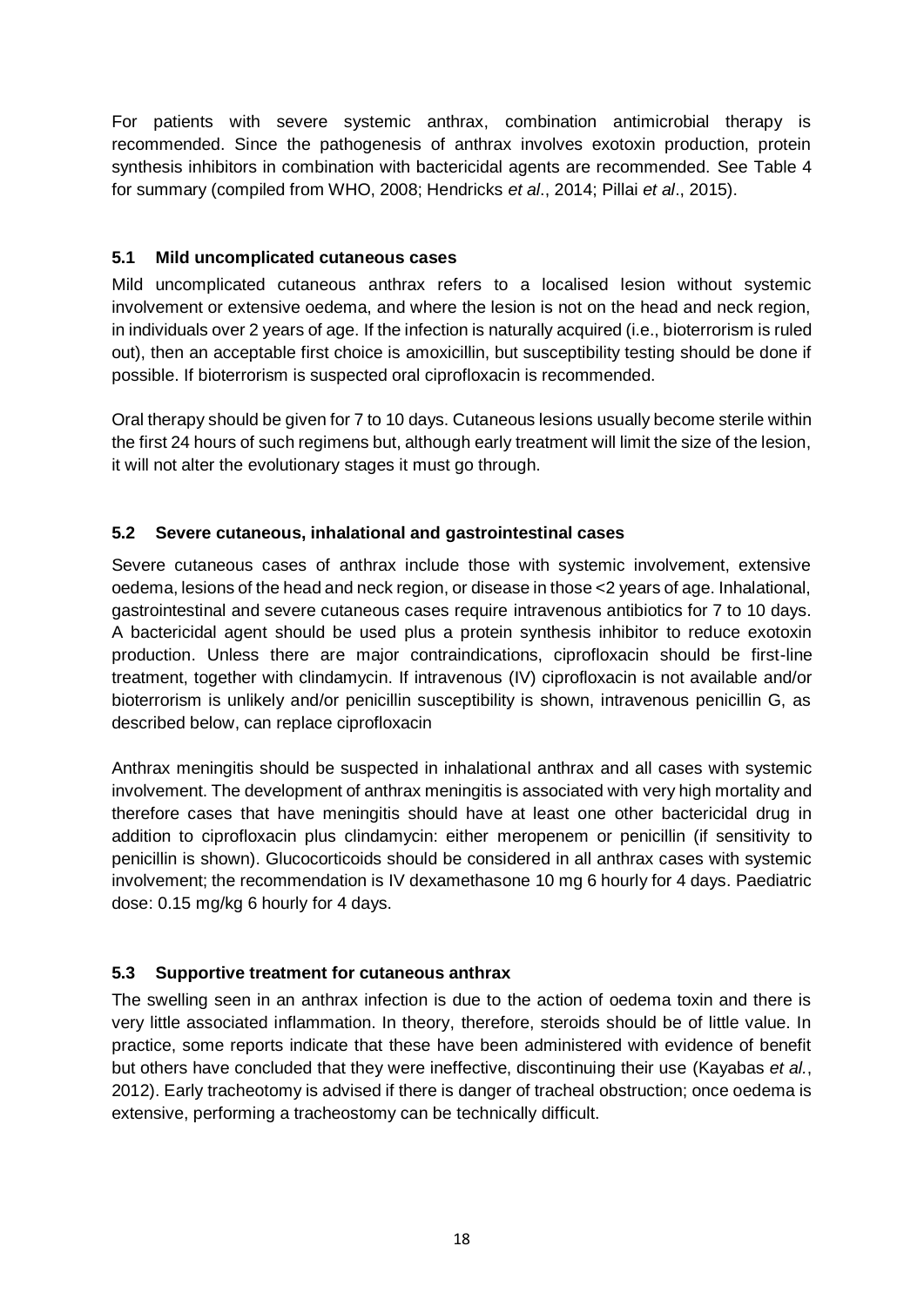#### <span id="page-19-0"></span>**5.4 Supportive therapy for inhalational anthrax**

Mechanical ventilation may be required for respiratory distress, airway protection in patients with altered mental status, or airway oedema in patients with head, neck, thorax or oropharyngeal involvement (Hendricks *et al*, 2014). Pleural fluid drainage should be started early in all inhalational anthrax cases, as this has been shown to decrease mortality. This better outcome is attributed to both an improvement in mechanical respiration as well as the removal of toxins that have been shown to accumulate in high levels in the pleural fluid.

#### <span id="page-19-1"></span>**5.5 Recurrence after treatment**

Recurrence of disease on termination of treatment is very rare, but convalescent cases should remain under observation for at least a week after treatment has ceased. Although also extremely rare, re-infections have been described.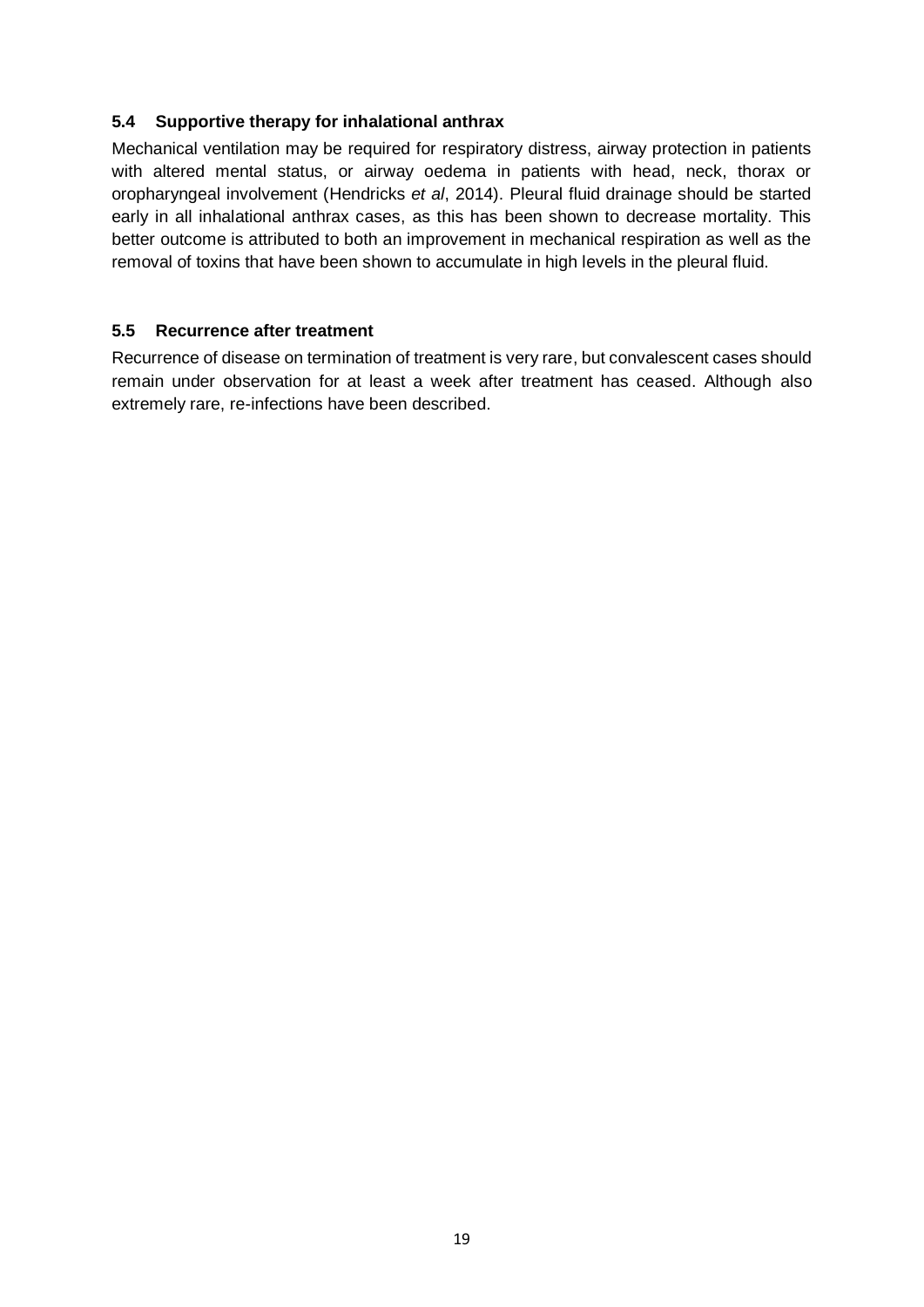# **Table 4.** Treatment guidelines

| Uncomplicated cutaneous anthrax                                                                                                                                                                                                                                                                                                                                                                                 | Severe cutaneous, inhalational &<br>gastro-intestinal anthrax                                                                                                                                                                                                                                                                                                                                                                                                                                                                                                    | Anthrax meningoencephalitis                                                                                                                                                                                                                                                                                                                                                                                         |
|-----------------------------------------------------------------------------------------------------------------------------------------------------------------------------------------------------------------------------------------------------------------------------------------------------------------------------------------------------------------------------------------------------------------|------------------------------------------------------------------------------------------------------------------------------------------------------------------------------------------------------------------------------------------------------------------------------------------------------------------------------------------------------------------------------------------------------------------------------------------------------------------------------------------------------------------------------------------------------------------|---------------------------------------------------------------------------------------------------------------------------------------------------------------------------------------------------------------------------------------------------------------------------------------------------------------------------------------------------------------------------------------------------------------------|
| Oral ciprofloxacin<br>Adults: 500 mg, 12 hourly<br>Children (>2 years): 15 mg/kg twice daily (not<br>to exceed 500 mg per dose)<br>Children ≤2 years to be treated as severe<br>cutaneous disease protocol<br><b>OR</b><br>If antimicrobial tests show penicillin susceptibility,<br>oral amoxicillin:<br>Adults & children ≥12 years: 500 mg three<br>times daily<br>Children <12 years: 45 mg/kg divided into | Intravenous ciprofloxacin<br>Adult: 400 mg, 8 hourly<br>Children: 10 mg/kg 8 hourly<br>$\overline{\phantom{a}}$<br>(not to exceed 400 mg per dose or 1 g/day)<br>If IV ciprofloxacin is not available,<br>IV meropenem can be substituted, or<br>IV penicillin (non-bioterrorism situation) as<br>follows: penicillin G, 4 to 6 million units four<br>times daily in adults and children ≥12 years,<br>250 000 to 400 000 units/kg per day divided<br>into 4 to 6 hour doses in those <12 years of<br>age, not to exceed 24 million units per day<br><b>PLUS</b> | Intravenous ciprofloxacin<br>- Adult: 400 mg, 8 hourly<br>- Children: 10 mg/kg 8 hourly<br>(not to exceed 400 mg per dose)<br><b>PLUS</b><br>2 other antibiotics (a bactericidal agent and a<br>protein synthesis inhibitor) with good central<br>nervous system penetration and in vitro activity<br>against B. anthracis. These include adequate<br>dosages of the following:<br>A. Protein synthesis inhibitors: |
| three doses, not to exceed 500 mg per dose.<br>Duration of therapy for all regimens should be 7 -<br>10 days.                                                                                                                                                                                                                                                                                                   | A protein synthesis inhibitor with good in vitro<br>activity against B. anthracis, e.g.:<br>clindamycin<br><b>CONSIDER</b><br>Glucocorticosteroids<br>dexamethasone 10 mg 6 hourly for 4 days<br>Paediatric dose: 0.15 mg/kg 6 hourly for 4 days                                                                                                                                                                                                                                                                                                                 | clindamycin<br><b>Bactericidal antibiotics</b><br>В.<br>penicillin or ampicillin (if susceptible)<br>or meropenem (if penicillin susceptibility is<br>unknown)<br><b>CONSIDER</b><br>Glucocorticosteroids<br>dexamethasone 10 mg 6 hourly for 4 days<br>Paediatric dose: 0.15 mg/kg 6 hourly for 4 days                                                                                                             |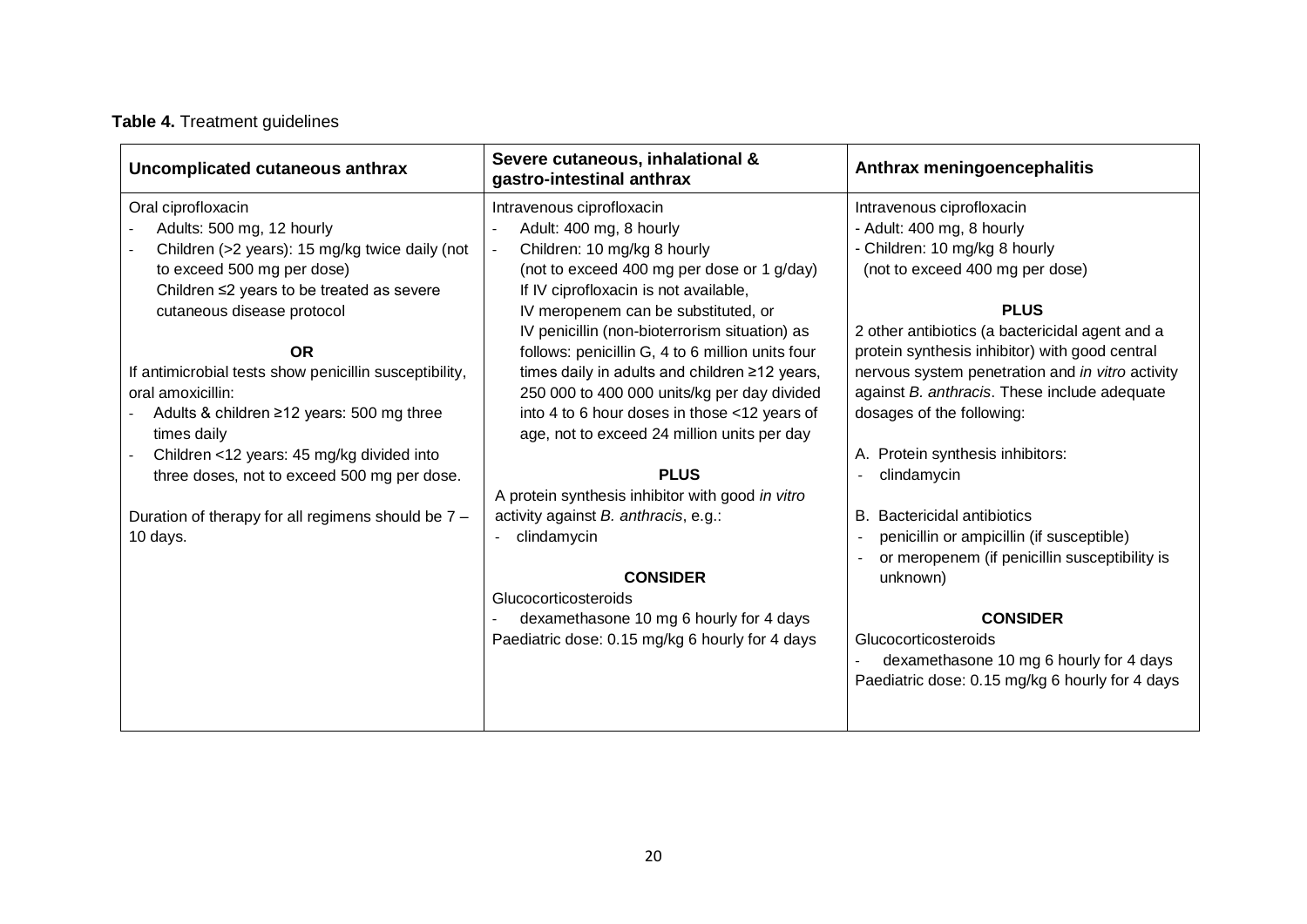#### <span id="page-21-0"></span>**6. RESPONSE TO SUSPECTED ANTHRAX EXPOSURE**

Exposure to anthrax may be through intentional exposure such as weaponised anthrax spores or unintentional exposure through contact with infected animals or their products; most common being through handling and consumption of contaminated meat.

#### <span id="page-21-1"></span>**6.1 Response to suspected intentional exposure to anthrax: Bioterrorism**

#### <span id="page-21-2"></span>**6.1.1 Introduction**

Bioterrorism is the use of biological agents against civilians or non-combatants with the intention of causing widespread panic and social disruption. Concern about the use of microbes as weapons for terror has increased significantly since the 2001 attacks in the USA, when *B. anthracis* spores were disseminated via the USA postal system using letters. South Africa had a spate of 'white powder' threats after 2002, and although no anthrax was involved, investigations were very costly and the incidents incited localised public panic.

Anthrax is classified as a category A pathogen with priority level 1, according to the Centers for Disease Control and Prevention classification of bioterror agents. These constitute the greatest threat for mass morbidity and mortality, and are therefore of greatest concern.

The South African Police Services (SAPS) is in overall command of all incidents where there are indications that the incident was caused through criminal intent. In such cases the incident will be managed as outlined in the Government Gazette no. 28437 dated 3 Feb 06, Government Notice 143/3 Feb 06–Manual: Joint Management of Incidents Involving Chemical or Biological Agents or Radio-active Materials.

#### <span id="page-21-3"></span>**6.1.2 Management of 'white powder incidents' or other suspected anthrax bioterrorism exposures**

The release of biological weapons can be covert or overt. In the case of an overt release, the usual responders are the police/military, fire department and emergency personnel. In a covert release the responders will be health care workers, as the recognition of an attack is often delayed. Public health and medical communities need to be prepared to recognize and respond to a threat or real attack with biological weapons.

#### <span id="page-21-4"></span>**6.1.2.1 Health care practitioner as first responder**

Features that should alert health care workers to the possibility of a bioterrorism-related outbreak include:

- a) A rapidly increasing disease incidence (e.g. within hours or days) in a normally healthy population.
- b) An epidemic curve that rises and falls during a short period of time.
- c) An unusual increase in the number of people seeking care, especially with fever, respiratory, or gastrointestinal complaints.
- d) An endemic disease rapidly emerging at an uncharacteristic time or in an unusual pattern.
- e) Lower attack rates among people who had been indoors, especially in areas with filtered air or closed ventilation systems, compared with people who had been outdoors.
- f) Clusters of patients arriving from a single locale.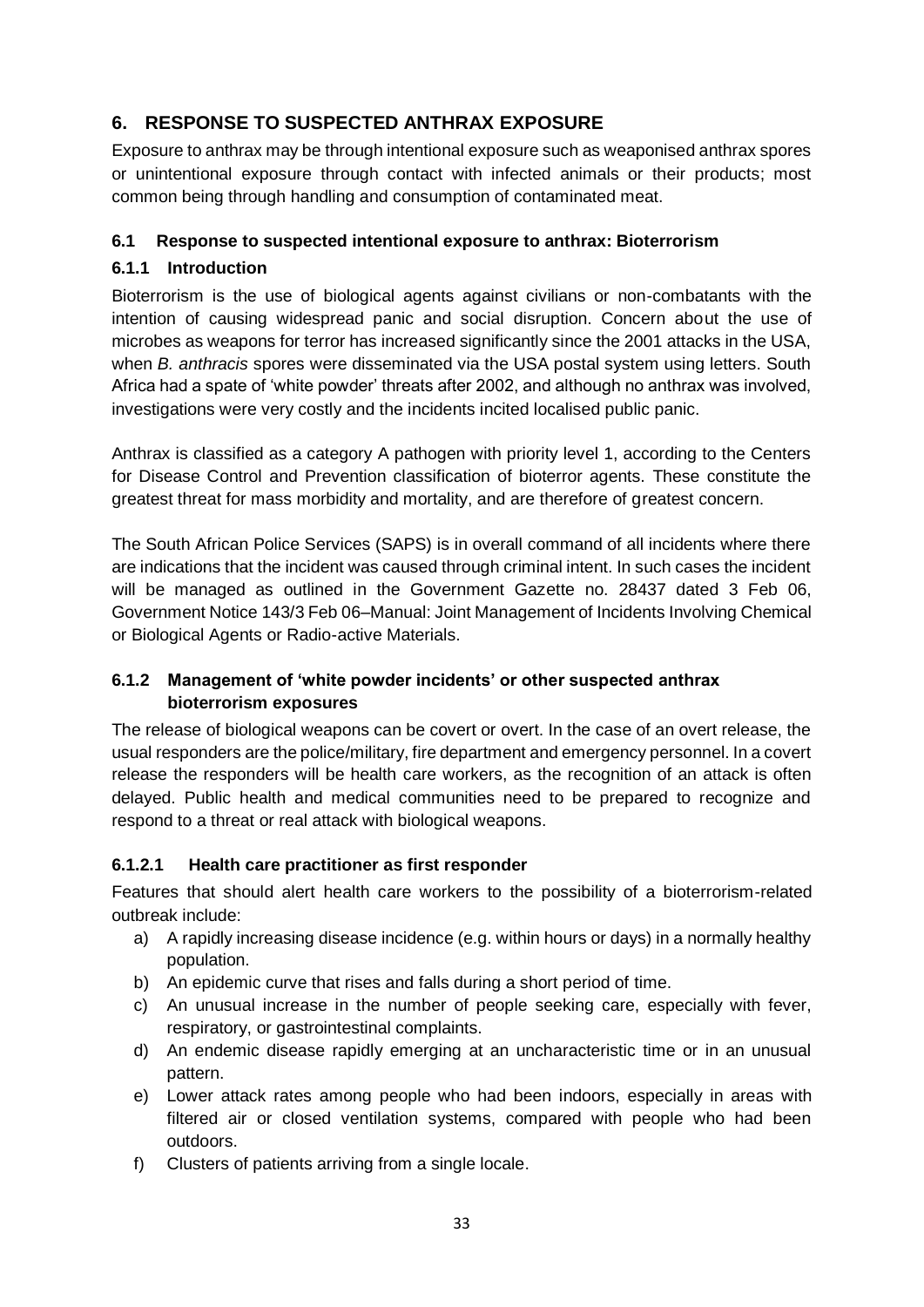- g) Large numbers of rapidly fatal cases.
- h) Any patient presenting with a disease that is relatively uncommon and has bioterrorism potential (e.g. pulmonary anthrax, tularemia, or plague).

Should a bioterrorism event be suspected, a network of communication must be activated to involve the infection control team in the facility, facility management, Provincial and National Departments of Health, the South African Police Service (SAPS), South African Military Health Services (SAMHS), the National Institute for Communicable Diseases (NICD), and the National Outbreak Response Unit. All facilities are encouraged to compile a list of relevant contact numbers that can be easily accessed in case of a bioterror incident.

#### <span id="page-22-0"></span>**6.1.2.2 Actions at scene**

- a) Do not shake or empty the contents of any suspicious envelope or package.
- b) Leave the suspicious parcel or package alone and leave the room.
- c) Do not try to clean up any spilled substance, immediately cover it.
- d) Switch off any fan, air conditioner or blower.
- e) Leave the room and close the door or section of the area to prevent others from entering (i.e. limit exposure as much as possible).
- f) Wash your hands thoroughly with soap and water to prevent spread.
- g) Immediately notify the SAPS Explosives Unit ('Bomb Disposal') and the provincial Department of Health (refer to Appendix 3 for contact details).
- h) Make a list with contact numbers of people who were in the vicinity of the suspicious package and hand it to the Incident Commander for medical follow-up.
- i) The police will be responsible for the removal of the substance. The provincial Outbreak Response Unit will be responsible for follow-up of contacts and administration of post exposure prophylaxis.

#### <span id="page-22-1"></span>**6.1.2.3 Management by South African Police Service**

Responsibility rests with the SAPS Explosives Unit, in its capacity as primary manager of all suspicious package investigations; substances or articles suspected of being of biological hazard will be secured, then passed to 7 Medical Battalion Group of the South African Military Health Services, who will conduct preliminary screening to determine whether the substance contains anthrax or not. They will then send samples to Protechnik Laboratories for detailed analysis. Protechnik Laboratories will provide the final analysis report to the SAPS Explosives Unit. The SAPS Explosives Unit will notify all role players of the screening results and the final analysis report.

#### <span id="page-22-2"></span>**6.1.2.4 Handling of specimens**

- a) The substance must be packed in a plastic bag, which should then be placed in another plastic bag or in a sealed plastic container, by the SAPS.
- b) The bag/container must be clearly labelled as 'For anthrax investigation', and also clearly marked as a 'Biological hazard'. It should also have other relevant information like police docket number and name of the place/person for identification and followup of results.
- c) The sample will be handled as per paragraph 6.1.2.3.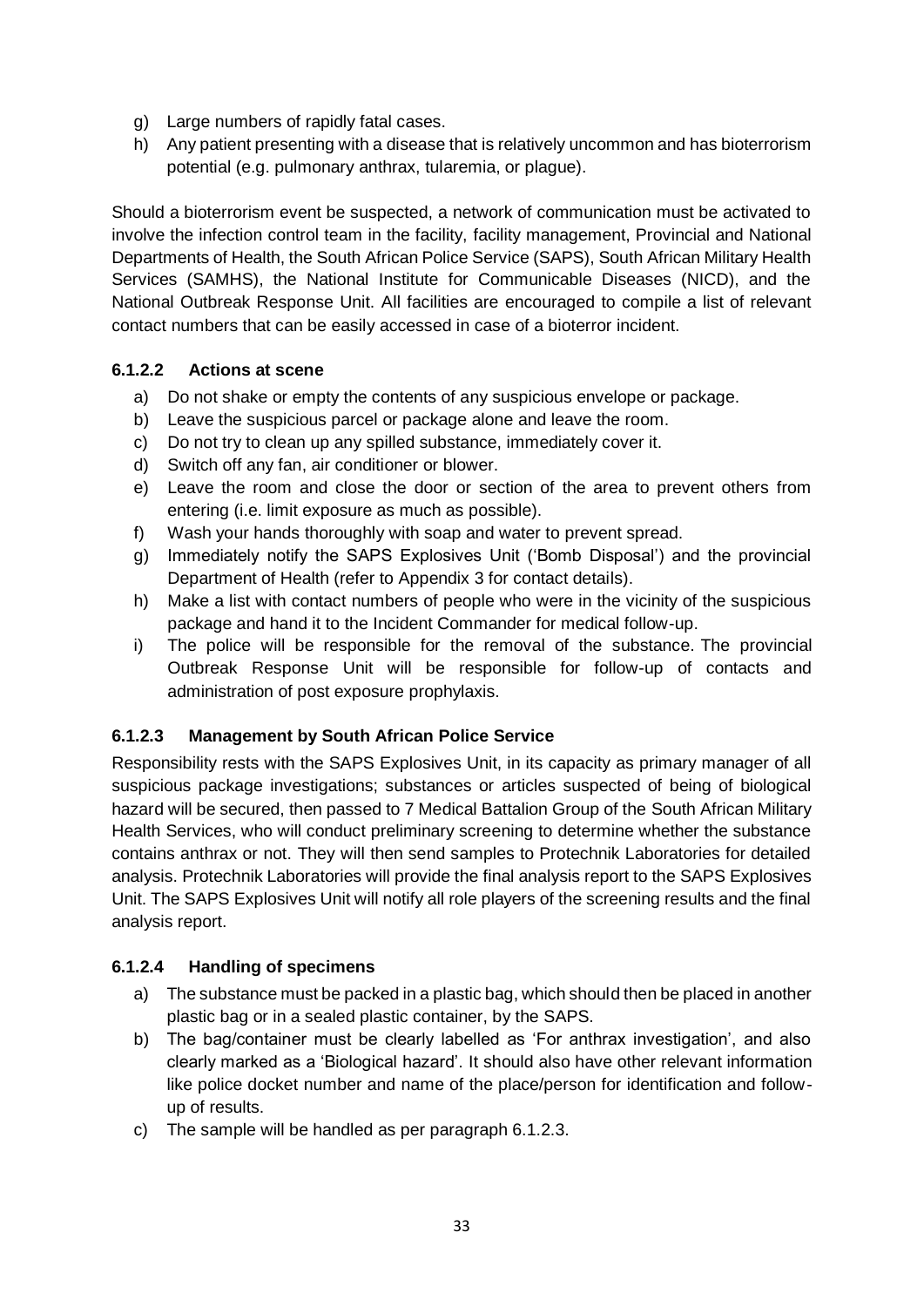#### <span id="page-23-0"></span>**6.1.3 Management of contacts**

Human contacts should be subjected to a simple algorithm (Appendix 2: *Algorithm for management of 'white powder incident' contacts*) to determine their risk of exposure, and managed as indicated. The collection of human specimens is generally not indicated following exposure to a suspected white powder incident, but is only required in cases of suspected anthrax disease. Specimens from humans can be sent directly to the NICD or submitted to any National Health Laboratory Service laboratory (or other private laboratory) for forwarding to the NICD as indicated in section 4.3.

- a) If persons in the vicinity of a suspected substance answer positively to one or more of the following questions, they should be regarded as contacts:
	- Did you handle the article or any of the material?
	- Did you inhale, touch or taste any powder or get it on your skin?
	- Were you sitting or standing next to the person who handled the article?
- b) The contacts must be decontaminated by washing twice with soap and water, including washing of their hair.
- c) If clothes have been contaminated they must be removed carefully so as not to cause spread or inhalation of suspicious substance. They can be washed separately from other clothes with soap and water. They are then good for re-use.
- d) If no other source of specimen is available and only the clothes have suspicious substance on them, then they must be carefully removed and placed in a plastic bag, which in turn should be sealed in another plastic bag and clearly labelled as 'For anthrax investigation", and also clearly marked as a 'Biological hazard', and handled as described above (6.1.2.3).
- e) Contacts must be referred to the closest health care facility for investigation and followup.
- f) Clinical specimens must be referred to the NICD as indicated in section 4.3. **NB: Clinical specimens should only be collected from persons showing signs and symptoms of anthrax disease, and not from asymptomatic contacts.**
- g) Administer prophylactic treatment if there is evidence of inhalation of the suspicious substance; refer to Table 5 below. Continue antibiotic prophylaxis until laboratory results are available.
- h) If the powder sample is negative for anthrax, discontinue prophylaxis.
- i) If the powder sample is positive for anthrax, continue prophylaxis of all contacts for 8 weeks.
- j) If there are no signs or symptoms of disease (flu-like symptoms, breathing problems), hospitalisation is not required. Continue self-observation.
- k) If contact becomes ill, report immediately to health care facility or medical practitioner. **NB: Contact with the spores does not necessarily cause illness.**
- l) Health workers need not fear taking care of the patient, as there is no risk of personto-person spread of anthrax.
- m) While handling blood specimens (e.g. in case of septicaemia) normal primary precautions must be observed.
- n) In the hospital, patients should be treated based on culture results of specimens.
- o) Compile a line list of all suspected and confirmed cases and forward it to the National Outbreak Response Unit on a daily basis.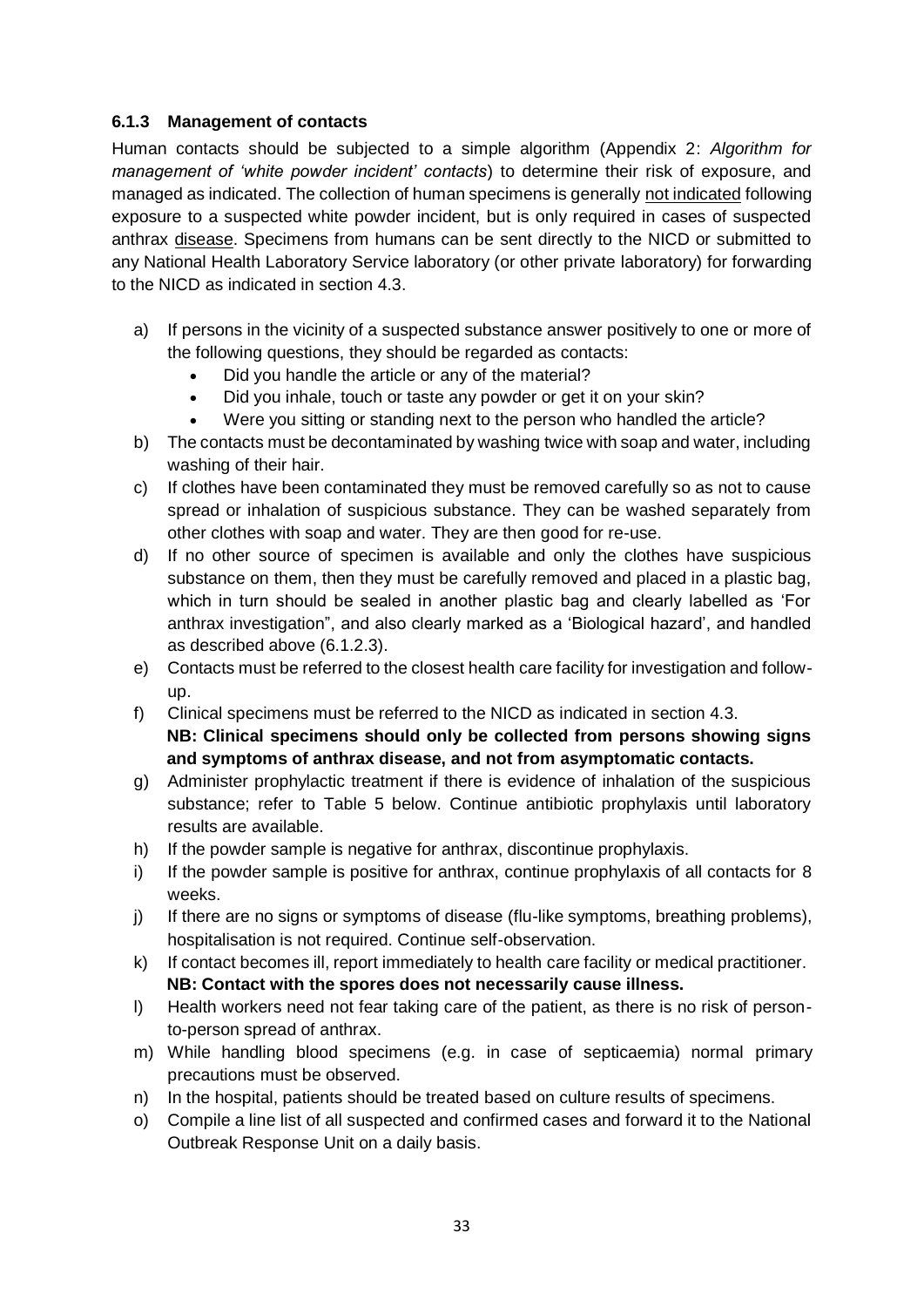#### <span id="page-24-0"></span>**6.2 Response to unintentional exposure**

People acquire anthrax from infected farm or wild animals. In South Africa, the greatest risk is posed by butchering, handling or eating meat from animals infected with anthrax. Where animals are suspected as a source of infection, the animal and human health officials must be involved in investigations using a One Health approach. The following steps are recommended to respond to a suspected/confirmed unintentional anthrax exposure:

- Report case-based information telephonically immediately to the appropriate levels including district and provincial CDC (Appendix 3) and State Veterinary Services. Contact NICD for advice on clinical management and sample collection (also refer to Section 4).
- Use standard barrier precautions for all forms of anthrax. Use protective equipment and clothing (gloves, gowns, face shields), and respiratory protection if there is a risk of aerosols, disinfection and dressing any cuts and abrasion before putting on protective clothing. Any incidents should be reported immediately.
- Particular attention should be paid to body fluid spills which should be managed by the usual methods for cleaning and decontamination of any body-fluid spills. This should be done promptly and thoroughly, because organisms which remain on surfaces may form spores which are infectious
- Collect specimens safely to confirm the case (refer to Section 4). See the NICD-NHLS Quick Reference Guide for the Laboratory Diagnosis of Priority Communicable Diseases for further details.
- Treat and manage the patient with supportive care and antibiotics (refer to section 5). A high index of clinical suspicion and prompt institution of appropriate antimicrobial therapy (preferably following specimen collection) is essential for the treatment of suspected anthrax disease.
- Conduct joint (public health and animal health sectors) investigation of cases/deaths (Appendix 1: Anthrax case investigation form).
- Conduct active searches for additional cases that may not come to the health care setting (older women or small children, for example) and provide information about prevention in the home and when to seek care.
- Identify additional cases and contacts and manage appropriately.
- Consider community engagement for early detection and care. Conduct community education about the suspected/confirmed case, how the disease is transmitted, and how to use infection control in the home care setting.
- Perform safe burial or cremation (if practiced) of dead bodies (humans and animals).
- Request additional help from national level as needed.

For detailed information on outbreak preparedness and response, refer to National Guidelines on Epidemic Preparedness and Response.

[https://www.idealclinic.org.za/docs/Protocols/National%20Guidelines%20on%20Epidemic%2](https://www.idealclinic.org.za/docs/Protocols/National%20Guidelines%20on%20Epidemic%20Preparedness%20and%20Response%20.pdf) [0Preparedness%20and%20Response%20.pdf](https://www.idealclinic.org.za/docs/Protocols/National%20Guidelines%20on%20Epidemic%20Preparedness%20and%20Response%20.pdf)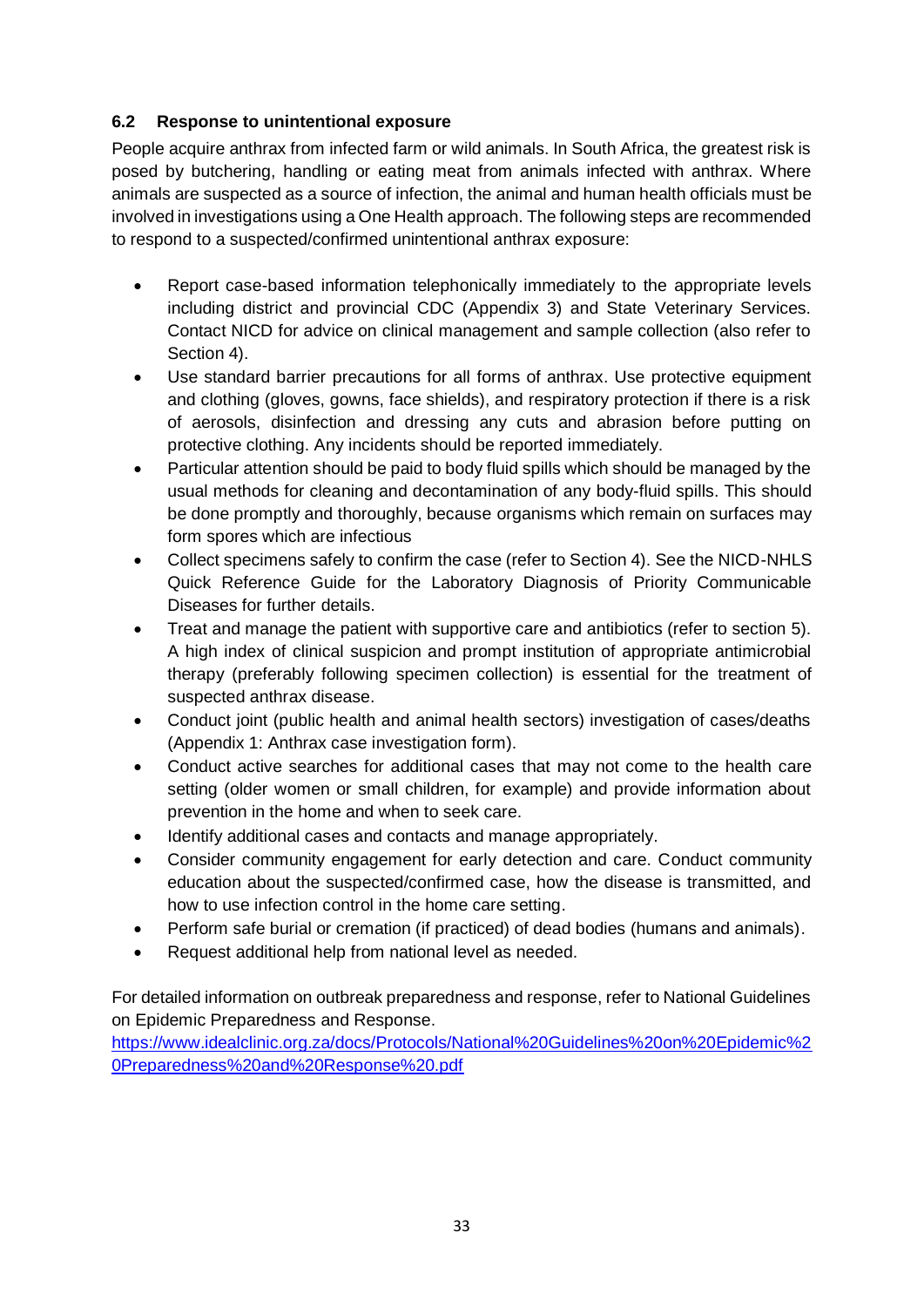#### <span id="page-25-0"></span>**6.3 Preventive Measures**

#### <span id="page-25-1"></span>**6.3.1 Post-exposure prophylaxis**

There is no human anthrax vaccine available in South Africa. Antibiotics used in post-exposure prophylaxis (PEP) are very effective in preventing anthrax disease from occurring after an exposure. Table 5 shows the recommendations for PEP following exposure to anthrax.

| Table 5. Recommendations for post-exposure prophylaxis after exposure to Bacillus |  |  |  |  |
|-----------------------------------------------------------------------------------|--|--|--|--|
| anthracis.                                                                        |  |  |  |  |

| <b>Patient</b>                        | Recommended initial antibiotic*                                                                                                                                                                                                                                                                                                   | <b>Duration</b> |
|---------------------------------------|-----------------------------------------------------------------------------------------------------------------------------------------------------------------------------------------------------------------------------------------------------------------------------------------------------------------------------------|-----------------|
| Adults                                | Ciprofloxacin 500 mg orally twice daily, or<br>٠<br>Amoxicillin 500 mg orally three times daily may be<br>$\bullet$<br>substituted if anthrax isolate has been found to be a<br>penicillin-sensitive strain.                                                                                                                      | 60 days         |
| Pregnant or<br>breastfeeding<br>women | Ciprofloxacin 500 mg orally twice daily, or<br>$\bullet$<br>Amoxicillin 500 mg orally three times daily may be<br>$\bullet$<br>substituted if anthrax isolate has been found to be a<br>penicillin-sensitive strain.                                                                                                              | 60 days         |
| Children                              | Ciprofloxacin 10 -15 mg/kg not to exceed 500 mg<br>$\bullet$<br>orally twice daily, or<br>If anthrax isolate is penicillin-sensitive amoxicillin<br>$\bullet$<br>should be substituted.<br>Weight <20 kg: 80 mg/kg orally in three divided<br>$\overline{\phantom{0}}$<br>doses<br>Weight >20 kg: 500 mg orally three times a day | 60 days         |

\* In cases of allergy or other intolerance to any antimicrobial, use an appropriate alternative listed

#### <span id="page-25-2"></span>**6.3.2 Isolation of cases/contacts**

Anthrax is not known to spread from person-to-person. Therefore, there is no need to isolate individuals suspected of being exposed to anthrax or to treat contacts of persons ill with anthrax, such as household contacts, friends, or co-workers, unless they were also exposed to the same source of infection.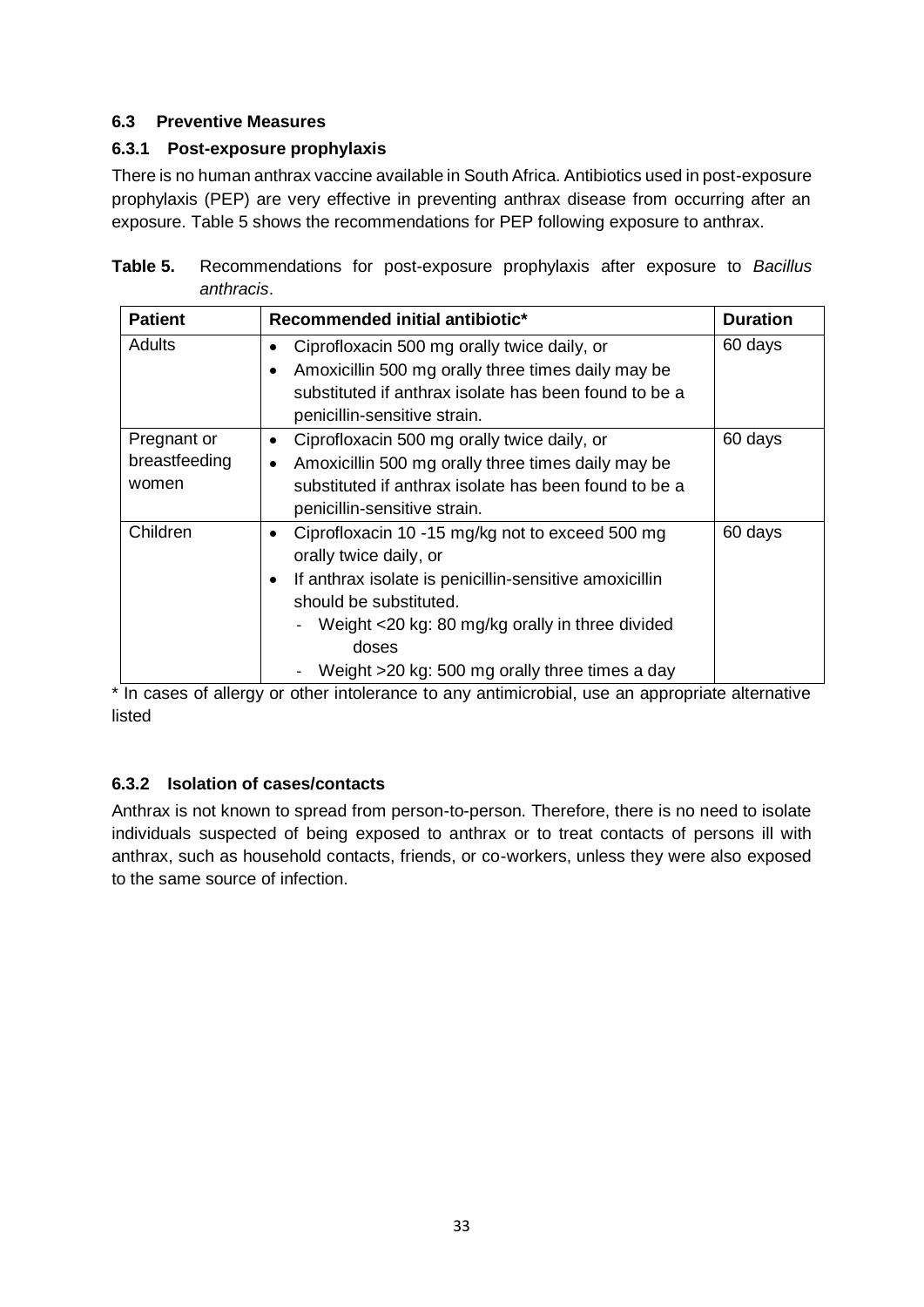#### <span id="page-26-0"></span>**7. REFERENCES**

Centers for Disease Control and Prevention expert panel meetings on prevention and treatment of anthrax in adults. Emerging Infectious Diseases, 20(2). doi: 10.3201/eid2002.130687.

Department of National Health and Population Development (1990). Anthrax in South Africa. Epidemiological Comments, 17: 3-10.

Hendricks KA, Wright ME, Shadomy SV, Bradley JS, Morrow MG, Pavia AT, Rubinstein E, Holty JC, Messonnier NE, Smith TL, Pesik N, Treadwell TA, Bower WA and the Workgroup on Anthrax Clinical Guidelines (2014).

[Kayabas U,](http://www.ncbi.nlm.nih.gov/pubmed/?term=Kayabas%20U%5BAuthor%5D&cauthor=true&cauthor_uid=22343361) [Karahocagil MK,](http://www.ncbi.nlm.nih.gov/pubmed/?term=Karahocagil%20MK%5BAuthor%5D&cauthor=true&cauthor_uid=22343361) [Ozkurt Z,](http://www.ncbi.nlm.nih.gov/pubmed/?term=Ozkurt%20Z%5BAuthor%5D&cauthor=true&cauthor_uid=22343361) [Metan G,](http://www.ncbi.nlm.nih.gov/pubmed/?term=Metan%20G%5BAuthor%5D&cauthor=true&cauthor_uid=22343361) [Parlak, E,](http://www.ncbi.nlm.nih.gov/pubmed/?term=Parlak%20E%5BAuthor%5D&cauthor=true&cauthor_uid=22343361) [Bayindir Y,](http://www.ncbi.nlm.nih.gov/pubmed/?term=Bayindir%20Y%5BAuthor%5D&cauthor=true&cauthor_uid=22343361) [Kalkan A,](http://www.ncbi.nlm.nih.gov/pubmed/?term=Kalkan%20A%5BAuthor%5D&cauthor=true&cauthor_uid=22343361) [Akdeniz H,](http://www.ncbi.nlm.nih.gov/pubmed/?term=Akdeniz%20H%5BAuthor%5D&cauthor=true&cauthor_uid=22343361) [Parlak M,](http://www.ncbi.nlm.nih.gov/pubmed/?term=Parlak%20M%5BAuthor%5D&cauthor=true&cauthor_uid=22343361) [Simpson AJ,](http://www.ncbi.nlm.nih.gov/pubmed/?term=Simpson%20AJ%5BAuthor%5D&cauthor=true&cauthor_uid=22343361) [Doganay M](http://www.ncbi.nlm.nih.gov/pubmed/?term=Doganay%20M%5BAuthor%5D&cauthor=true&cauthor_uid=22343361) (2012). Naturally occurring cutaneous anthrax: antibiotic treatment and outcome. Chemotherapy, 58(1): 34-43.

National Institute for Communicable Diseases (2005). Anthrax. Communicable Diseases Communiqué, 4(1):1.

National Institute for Communicable Diseases (2006). Anthrax outbreak, Northern Cape. Communicable Diseases Communiqué, 5(12):2.

Pillai SK, Huang E, Guarnizo JT, Hoyle JD, Katharios-Lanwermeyer S, Turski TK, Bower WA, Hendricks KA, and Meaney-Delman D (2015). Antimicrobial treatment of systemic anthrax: analysis of cases from 1945 to 2014 identified through a systematic literature review. Health Security, 13(6): 355-364

Royal Government of Bhutan (2013). Guidelines for Preparedness, Surveillance and Control of Anthrax in Human and Animals in Bhutan. Department of Public Health. Ministry of Health. Royal Government of Bhutan.

WHO (2008). Anthrax in Humans and Animals (4<sup>th</sup> Ed). Geneva, World Health Organization.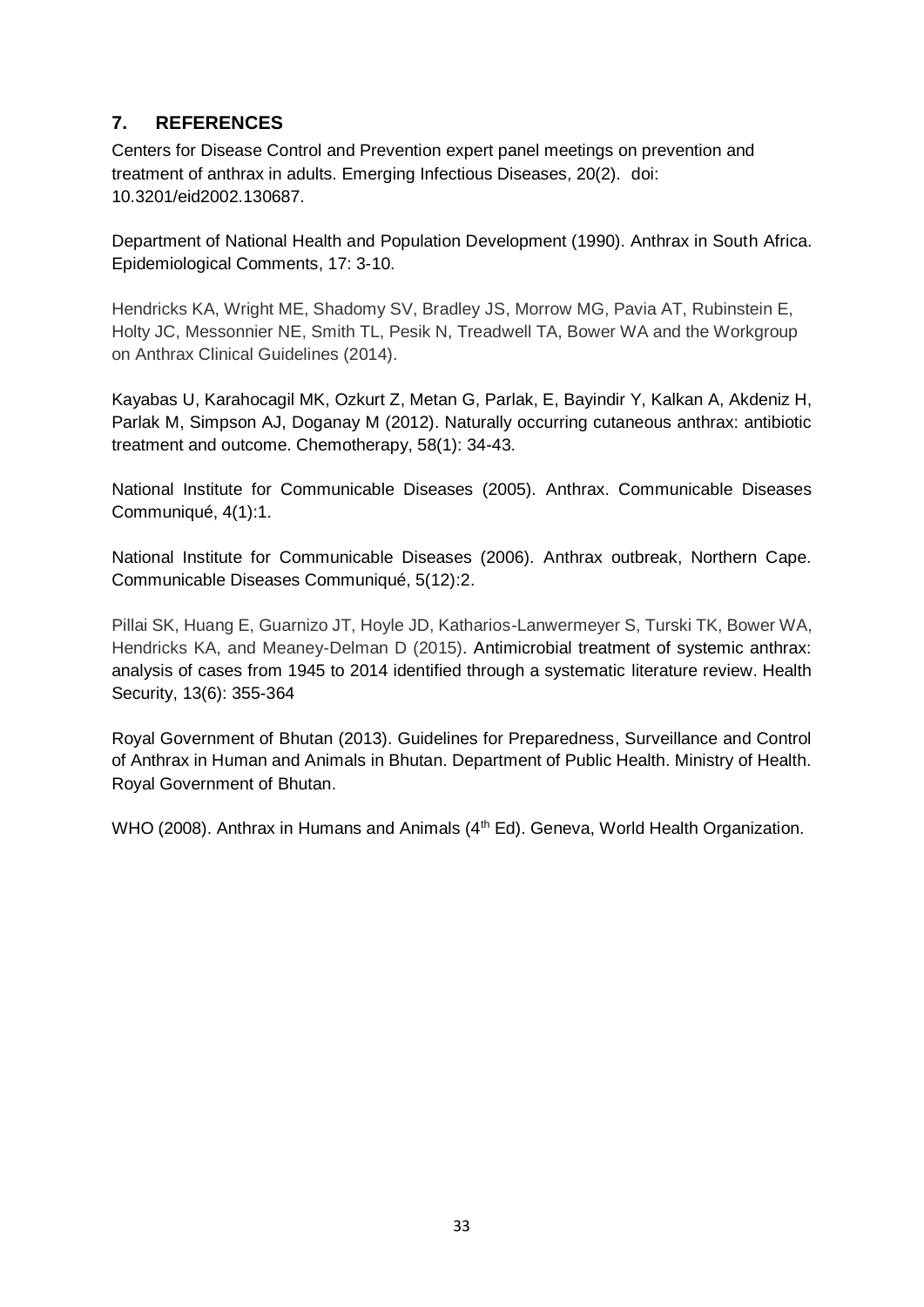#### <span id="page-27-0"></span>**8. GLOSSARY**

- **Bioterrorism:** the use, or the threat of use, of biological agents against non-combatants, with the aim of intimidating and/or creating mass panic. Biological agents are living organisms or material or toxins derived from them, which are intended to cause disease or death in humans, animals or plants.
- **CEZPD:** Centre for Emerging Zoonotic and Parasitic Diseases
- **CSF: cerebrospinal fluid**
- **DAFF:** Department of Agriculture, Forestry and Fisheries
- **Ecology:** the science of communities; the science of relationships of organism to environment.
- **Etiology:** the study of causation, or origination.
- **Epidemic:** the occurrence in a community or region of cases of an illness (or an outbreak) with a frequency clearly in excess of normal expectancy. Applied to a disease or pathogen, which becomes widespread and attacks more than expected numbers of humans at the same time.
- **Enzootic:** temporal pattern of disease occurrence in an animal population in which disease occurs with predictable regularity. Disease of animals, which is indigenous to a certain locality.
- **Endemic:** indigenous or native disease in a restricted locality; a disease prevailing continually in a region.
- **Epizootic:** denoting a disease attacking large numbers of animals; animal equivalent of human epidemics.
- **IV:** intravenous
- **NICD:** National Institute for Communicable Diseases
- **OIE:** World Organisation for Animal Health
- **PEP:** post-exposure prophylaxis
- **SAMHS:** South African Military Health Service
- **SANDF:** South African National Defence Force
- **SAPS:** South African Police Service
- **SARGDD:** South African Regional Global Disease Detection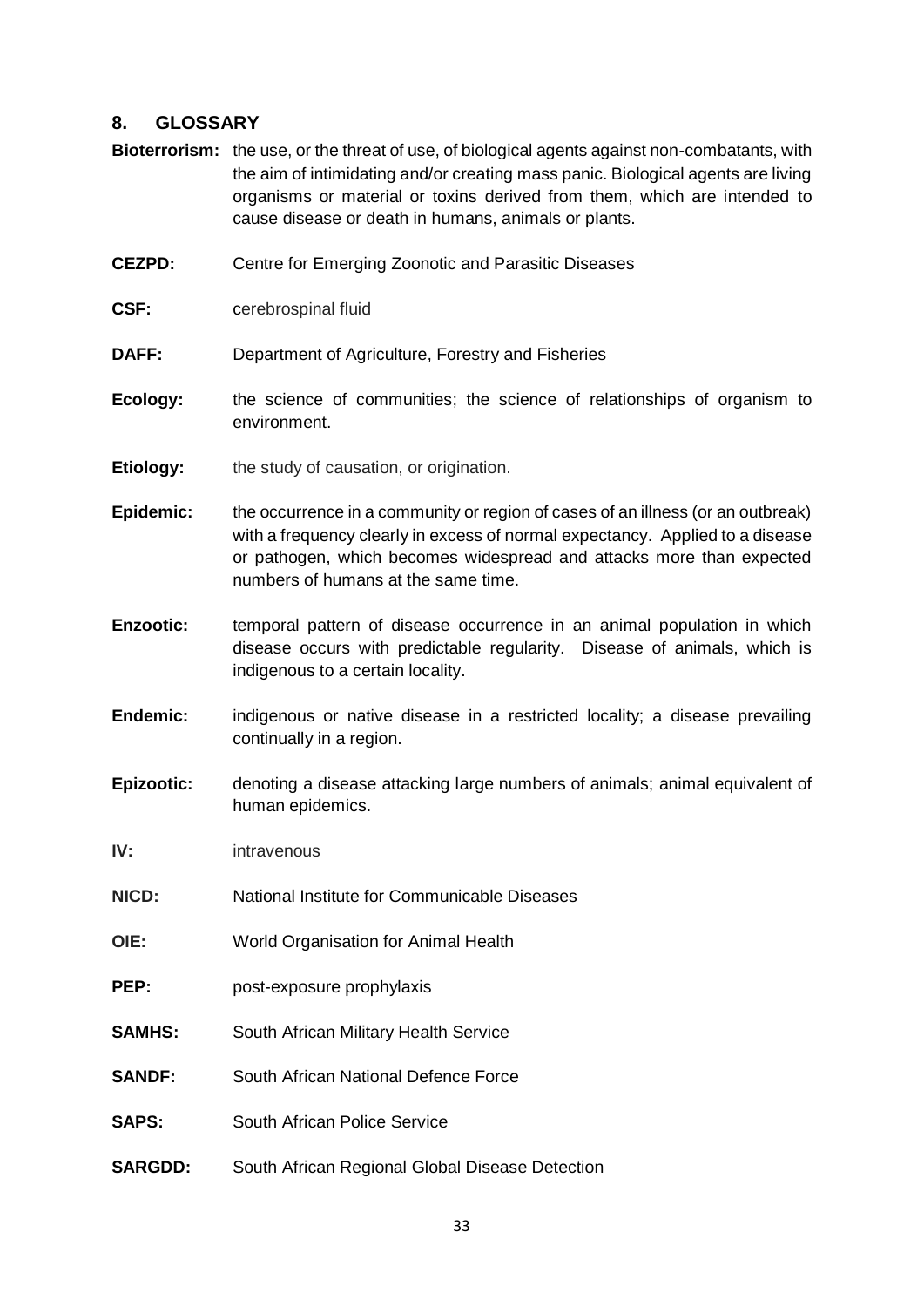#### **USA:** United States of America

## **WHO:** World Health Organization

#### **Zoonosis:** a disease of animals that is transmissible to humans under natural conditions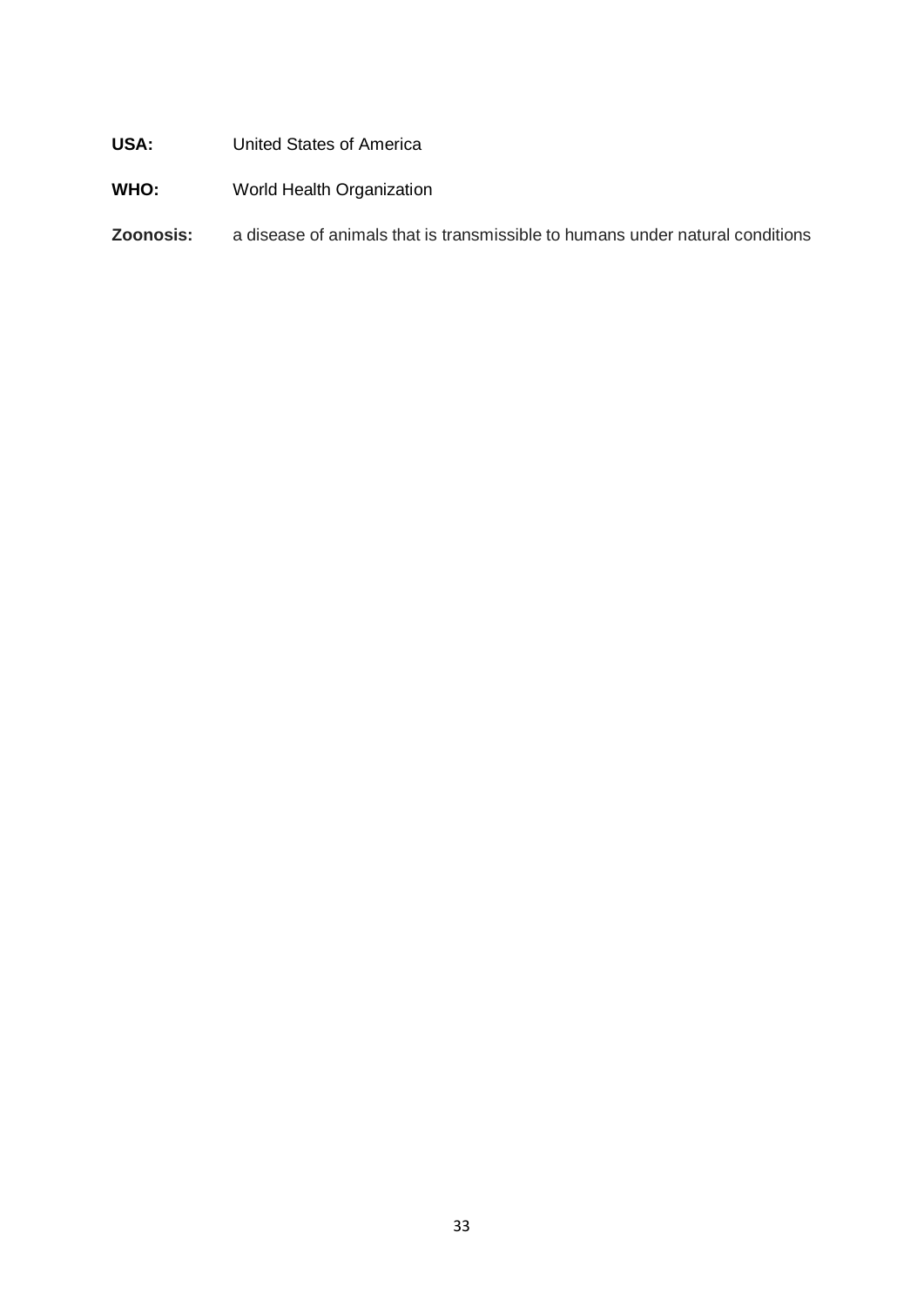#### <span id="page-29-0"></span>**APPENDIX 1**

| Date (dd/mm/yyyy):<br>Telephone number:<br>Completed by:<br>$\frac{1}{20}$ /20                               |  |  |  |  |
|--------------------------------------------------------------------------------------------------------------|--|--|--|--|
| <b>PATIENT INFORMATION</b>                                                                                   |  |  |  |  |
| Surname:                                                                                                     |  |  |  |  |
| Residential                                                                                                  |  |  |  |  |
| address:                                                                                                     |  |  |  |  |
|                                                                                                              |  |  |  |  |
| <b>PATIENT COURSE</b>                                                                                        |  |  |  |  |
| / / /20 Was the patient hospitalized? YES<br><b>NO</b><br>Date of onset of symptoms:                         |  |  |  |  |
| Consultation date:<br>/ /20 Admission date:<br>$/$ $/20$                                                     |  |  |  |  |
| <b>YES</b><br>Was antibiotics given?<br>NO <sub>1</sub><br>Hospital number:                                  |  |  |  |  |
| Name and location of hospital:<br>If YES, give name, details:                                                |  |  |  |  |
| Name<br>Start date<br>Dose                                                                                   |  |  |  |  |
| Physician's name, email and telephone number:<br>$\frac{1}{20}$                                              |  |  |  |  |
| $\frac{1}{20}$                                                                                               |  |  |  |  |
| $/$ $/20$                                                                                                    |  |  |  |  |
| <b>CURRENT DIAGNOSIS OR PRIMARY SYNDROME</b>                                                                 |  |  |  |  |
| $\Box$ Mediastinitis or mediastinal lymphadenitis<br>□ Fever with hemorrhagic enteritis<br>$\Box$ Meningitis |  |  |  |  |
| $\Box$ Fever with severe respiratory disease<br>$\Box$ Other (specify):<br>Cutaneous lesion                  |  |  |  |  |
| <b>CLINICAL FEATURES</b> (Check all that apply)                                                              |  |  |  |  |
| <b>YES</b><br><b>Symptoms</b><br><b>YES</b><br><b>Symptoms</b><br><b>YES</b><br><b>Symptoms</b>              |  |  |  |  |
| Fever $($ °C)<br>Trouble swallowing<br>Soft tissue swelling<br>$\Box$<br>$\Box$<br>$\Box$                    |  |  |  |  |
| Ulcers at base of tongue<br>Black eschar<br>Headache<br>$\Box$<br>$\Box$<br>$\Box$                           |  |  |  |  |
| Malaise<br>Skin lesion<br>Nausea<br>$\Box$<br>$\Box$<br>Π                                                    |  |  |  |  |
| Lymphadenopathy<br>Vomiting of blood<br>$\Box$<br>$\Box$                                                     |  |  |  |  |
| Diarrhoea<br>Dry cough<br>$\Box$<br>$\Box$                                                                   |  |  |  |  |
| Chest X-ray:<br>Pain or tightness in chest<br>Black/bloody stool<br>$\Box$<br>$\Box$                         |  |  |  |  |
| Trouble breathing<br>Abdominal pain/swelling<br>$\Box$<br>$\Box$                                             |  |  |  |  |
| Please attach any laboratory<br>Sore throat<br>Coma<br>reports<br>$\Box$<br>$\Box$                           |  |  |  |  |
| Describe other:                                                                                              |  |  |  |  |
| <b>EPIDEMIOLOGICAL</b>                                                                                       |  |  |  |  |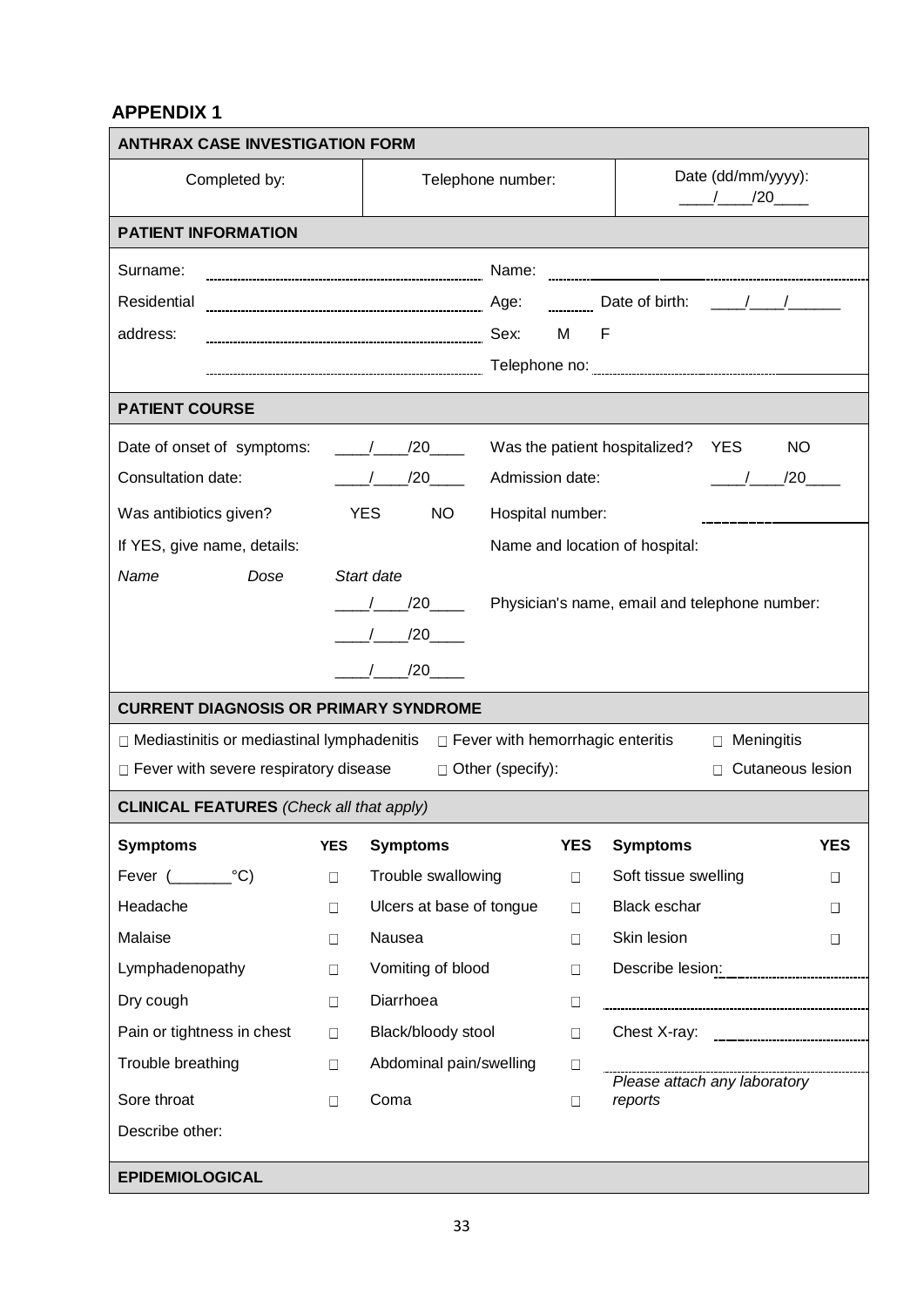| Occupation:                                                                                                                                                                                                                                                                                                                                                                                                                                               |            |           |
|-----------------------------------------------------------------------------------------------------------------------------------------------------------------------------------------------------------------------------------------------------------------------------------------------------------------------------------------------------------------------------------------------------------------------------------------------------------|------------|-----------|
| (Give exact job, type of business or industry, location/address)<br>Does the patient work with or around livestock or wild animals? If YES, describe:                                                                                                                                                                                                                                                                                                     | <b>YES</b> | <b>NO</b> |
| Is the patient aware of any sudden animal deaths in the area? If YES, describe symptoms:                                                                                                                                                                                                                                                                                                                                                                  | <b>YES</b> | NO.       |
| Does the patient have a history of travel within 15 days of onset? If YES, document travel<br>history:                                                                                                                                                                                                                                                                                                                                                    | <b>YES</b> | NO        |
| Has the patient had any contact with animal products (e.g. skins, furs, bone, slaughter<br>of animals or post-mortem)? If YES, describe:                                                                                                                                                                                                                                                                                                                  | <b>YES</b> | NO        |
| Has the patient attended any large social gathering within 15 days of onset? If YES,<br>describe:                                                                                                                                                                                                                                                                                                                                                         | <b>YES</b> | <b>NO</b> |
| Have any household members experienced similar symptoms recently? If YES, describe:                                                                                                                                                                                                                                                                                                                                                                       | <b>YES</b> | NO        |
| Describe other possible routes of exposure:                                                                                                                                                                                                                                                                                                                                                                                                               |            |           |
| <b>SEND COMPLETED FORM WITH SPECIMEN TO:</b><br>Special Bacterial Pathogens Reference Laboratory<br><b>LABORATORY CONTACT NUMBERS:</b><br>Centre for Emerging Zoonotic and Parasitic Diseases<br>Telephone number: +27 11 555 0331 or +27 11 555 0306<br>National Institute for Communicable Diseases<br>Fax number: +27 11 555 0447<br>1 Modderfontein Road, Sandringham, 2192<br>NICD Hotline for clinical advice: +27 82 883 9920<br><b>APPENDIX 2</b> |            |           |

# <span id="page-30-0"></span>**Algorithm for management of 'white powder incident' contacts**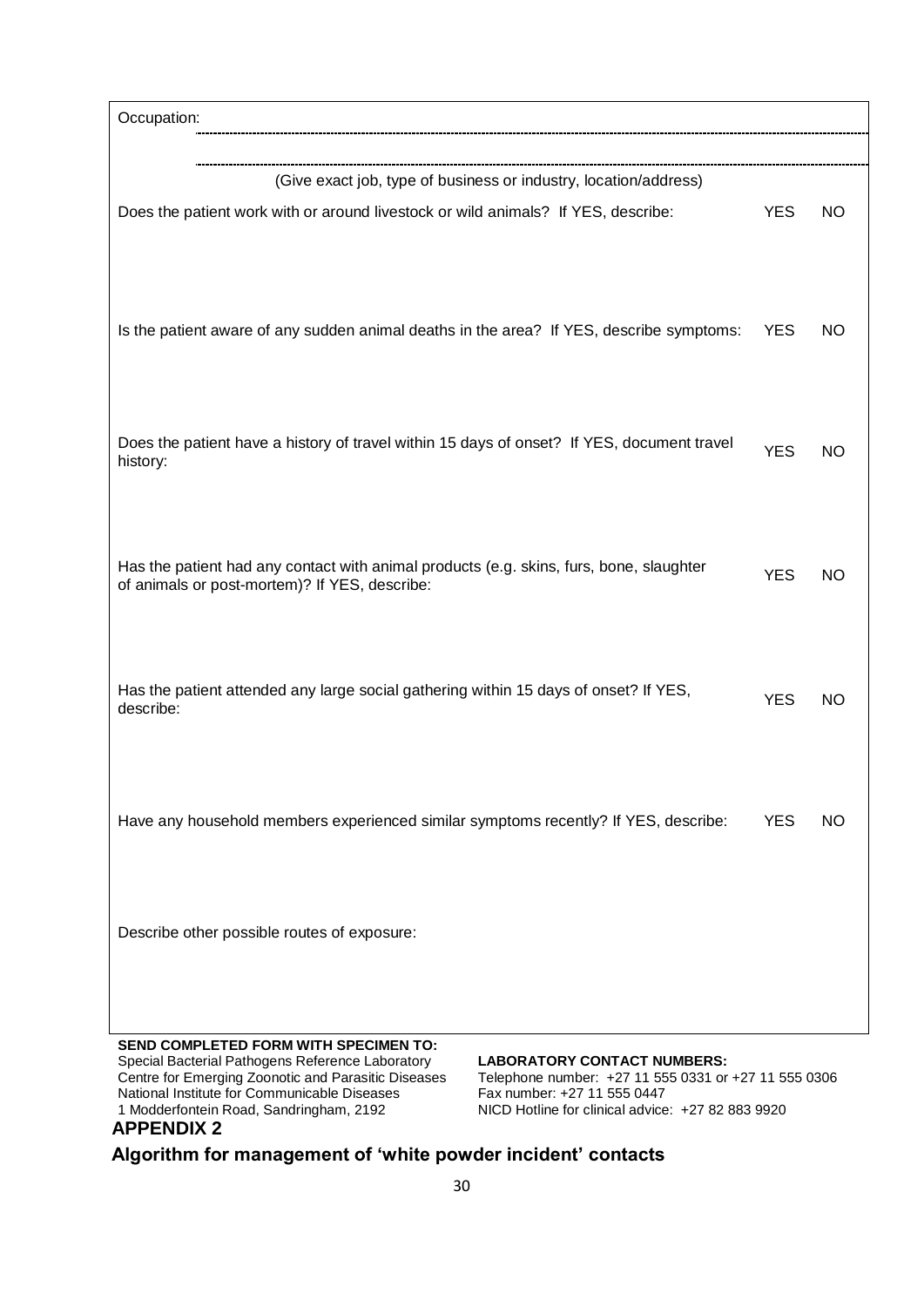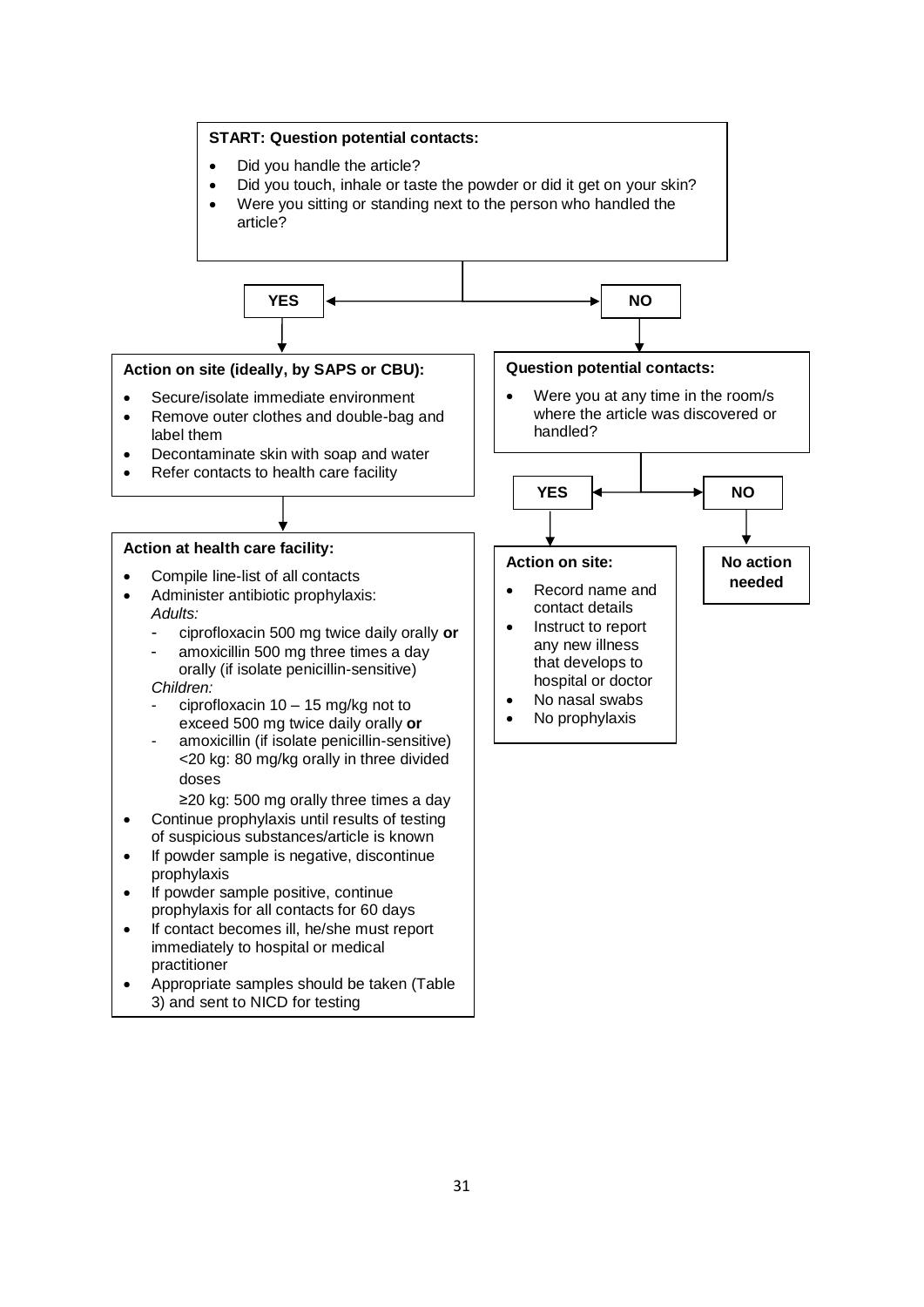## <span id="page-32-0"></span>**APPENDIX 3 Contact details**

#### *National*

| <b>Organization</b>                                           | <b>Telephone</b>             | <b>Fax</b>   | <b>Cell phone</b>         | <b>Address</b>                                                                                       |
|---------------------------------------------------------------|------------------------------|--------------|---------------------------|------------------------------------------------------------------------------------------------------|
| <b>National Department</b><br>of Health                       | 012 395 8096                 | 012 395 8906 | 082 419 9686              | DoH, P/Bag X828,<br>Pretoria, 0001                                                                   |
| <b>SAPS Explosives Unit</b><br>Head Office - Bomb<br>Disposal | 012 393 2786                 | 012 323 1711 | 083 626 9123              | <b>SAPA Head Office</b><br><b>Wacthuis Building</b><br>231 Pretorius Street                          |
| National Institute for<br>Communicable<br><b>Diseases</b>     | 011 555 0331<br>011 555 0306 | 011 555 0447 | 082 883 9920<br>(Hotline) | Special Bacterial<br>Pathogens Laboratory,<br>1 Modderfontein Road<br>(R25),<br>Sandringham,<br>2192 |
| World Health<br>Organization                                  | 012 305 7725                 | 012 305 7729 |                           | P.O. Box 13113,<br>Tramshed, Pretoria,<br>0126                                                       |

## *Provincial Departments of Health*

| <b>Province</b>   | <b>Telephone</b> | Fax          | <b>Cell phone</b> | <b>Address</b>                              |
|-------------------|------------------|--------------|-------------------|---------------------------------------------|
| Northern Cape     | 053 830 0529     | 053 830 0655 | 072 391 3345      | DoH, P/Bag X5049,<br>Kimberley, 8301        |
| KwaZulu-Natal     | 033 846 7461     | 033 846 7272 | 071 609 2505      | DoH, P/Bag X9051,<br>Pietermaritzburg, 3200 |
| Mpumalanga        | 013 766 3078     | 013 766 3473 | 082 229 8893      | DoH, P/Bag X11285,<br>Nelspruit, 1200       |
| Gauteng           | 011 355 3867     | 011 355 3338 | 082 335 3134      | DoH, P/Bag X085,<br>Marshalltown, 2107      |
| North West        | 018 397 2600     | 018 391 4065 | 082 578 34061     | DoH, P/Bag X2068,<br>Mmabatho, 0273         |
| Limpopo           | 015 293 6062     | 086 215 6480 | 079 491 1909      | DoH, P/Bag X9302,<br>Polokwane, 0700        |
| <b>Free State</b> | 051 408 1595     | 051 408 1074 | 083 452 8954      | DoH, P.O. Box 227,<br>Bloemfontein, 9300    |
| Western Cape      | 021 483 3737     | 021 483 2682 | 083 488 0777      | DoH, P.O. Box 2060,<br>Cape Town, 8000      |
| Eastern Cape      | 040 608 0857     | 043 642 1409 | 083 378 0189      | DoH, P/Bag X0038,<br>Bisho, 5605            |